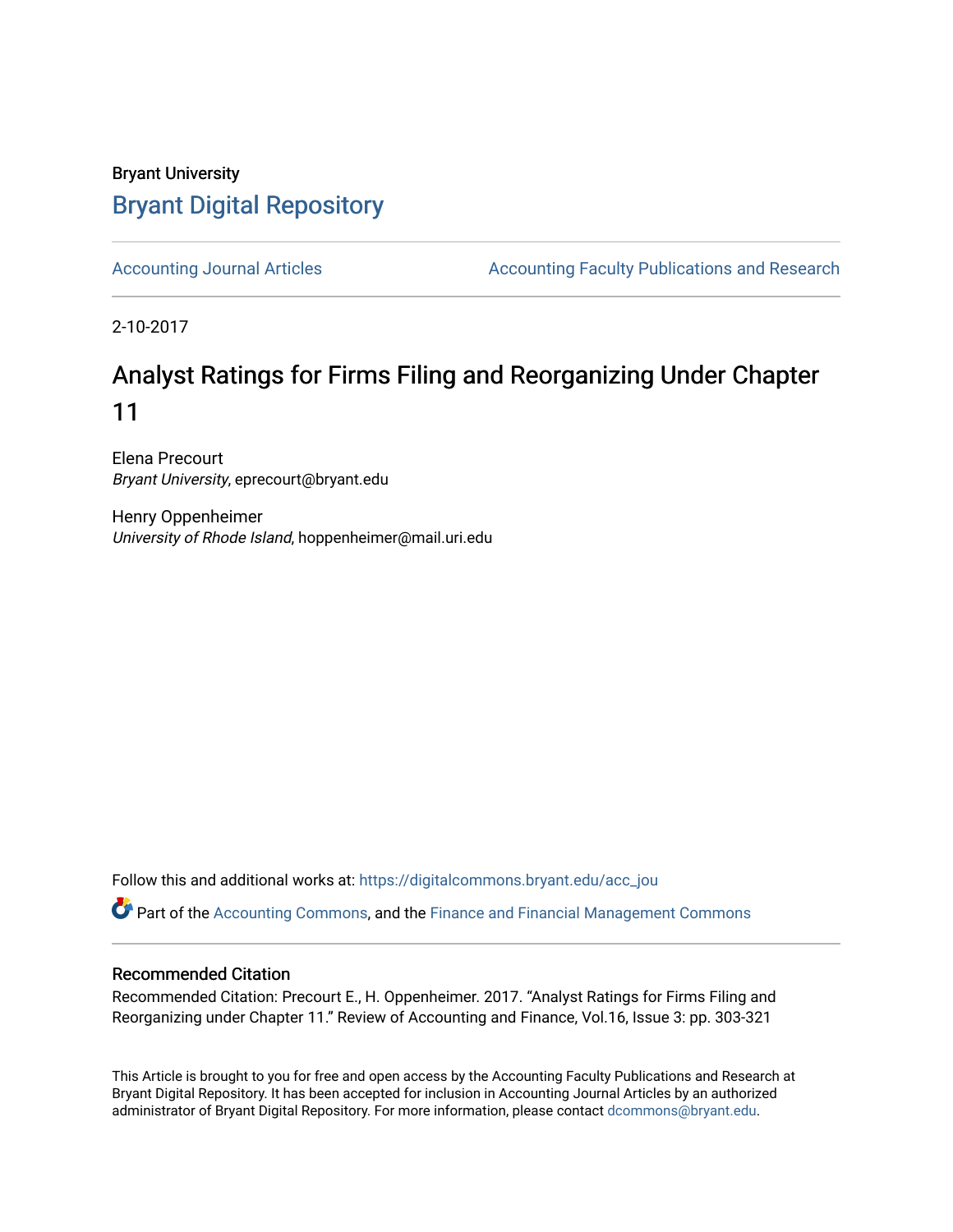#### **Analyst Ratings for Firms Filing for and Reorganizing under Chapter 11**

Recommended Citation: Precourt E., H. Oppenheimer. 2017. "Analyst Ratings for Firms Filing and Reorganizing under Chapter 11." *Review of Accounting and Finance*, Vol.16, Issue 3: pp. 303-321

#### **Abstract**

**Purpose** – The purpose of this paper is to examine analyst followings of firms starting from one year prior to their filing for Chapter 11 and as the firms progress through bankruptcy proceedings with a focus on firms receiving "Hold" or better recommendations. We attempt to answer questions such as (1) What are the common characteristics of the firms receiving stronger than expected recommendations one year prior to filing for bankruptcy reorganization or while in bankruptcy? (2) How does the market react to the issuance of stronger ratings for those firms?

**Design/methodology/approach –** We design various regressions and apply them to a total of 2,754 sellside analyst recommendations and 325 firms that are either approaching bankruptcy filing or in the process of reorganizing. In each analysis we control for several firm and performance characteristics.

**Findings –** We find that the probability of securing stronger ratings is higher for small firms and for those followed by a greater number of analysts than for large firms and firms followed by fewer analysts. The market becomes more skeptical of optimistic evaluations the closer to the date of bankruptcy filing (perhaps reflecting some anticipation) and reacts more positively to rating upgrades issued during bankruptcy protection than to the upgrades issued prior to bankruptcy filing.

**Research limitations/implications –** Our conclusions are based on analysis of analyst recommendations issued shortly before Chapter 11 filings and during bankruptcy proceedings. The conclusions could be strengthened by further analysis of firms' post-bankruptcy recovery and performance and examination of analyst recommendations issued for the firms after they emerge from Chapter 11.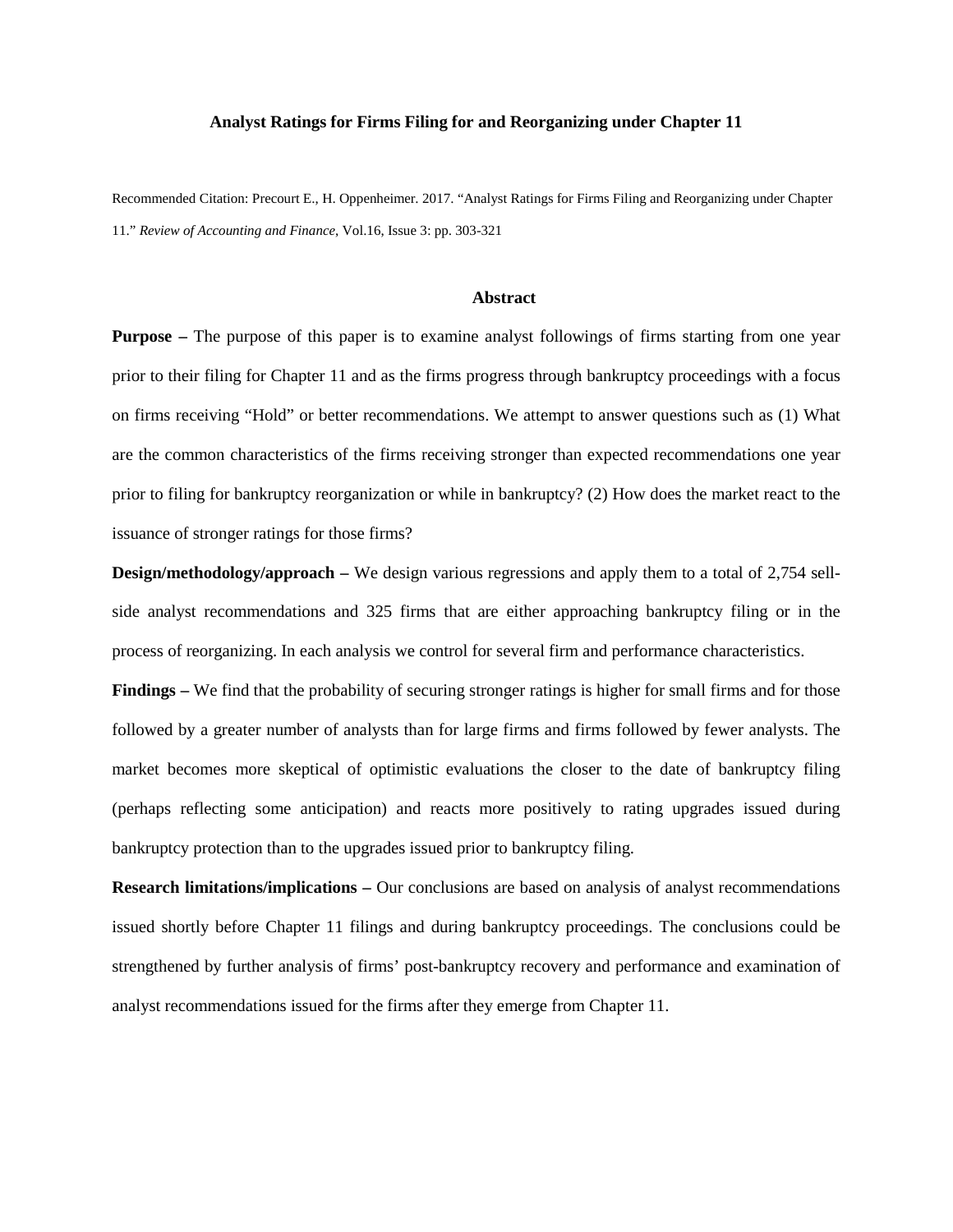**Practical implications –** More positive than expected analyst security ratings are, perhaps, the result of superior expertise and access to private information. During bankruptcy proceedings, when information disclosure is limited, investors could greatly benefit from reports issued by security analysts.

**Originality/value –** Our study contributes to the literature in a number of ways. First, we contribute to the literature on the analyst ratings of firms in distress by considering the time period between bankruptcy filing and emergence while the existing literature provides analysis of pre-bankruptcy recommendations and forecasts. Second, we focus on better than expected ratings rather than all types of ratings as the firms approach bankruptcy filings and proceed through reorganization. Finally, we evaluate how investors react to stronger than expected analyst ratings.

**Keywords:** Analyst rating, Chapter 11 reorganization, corporate bankruptcy, distress.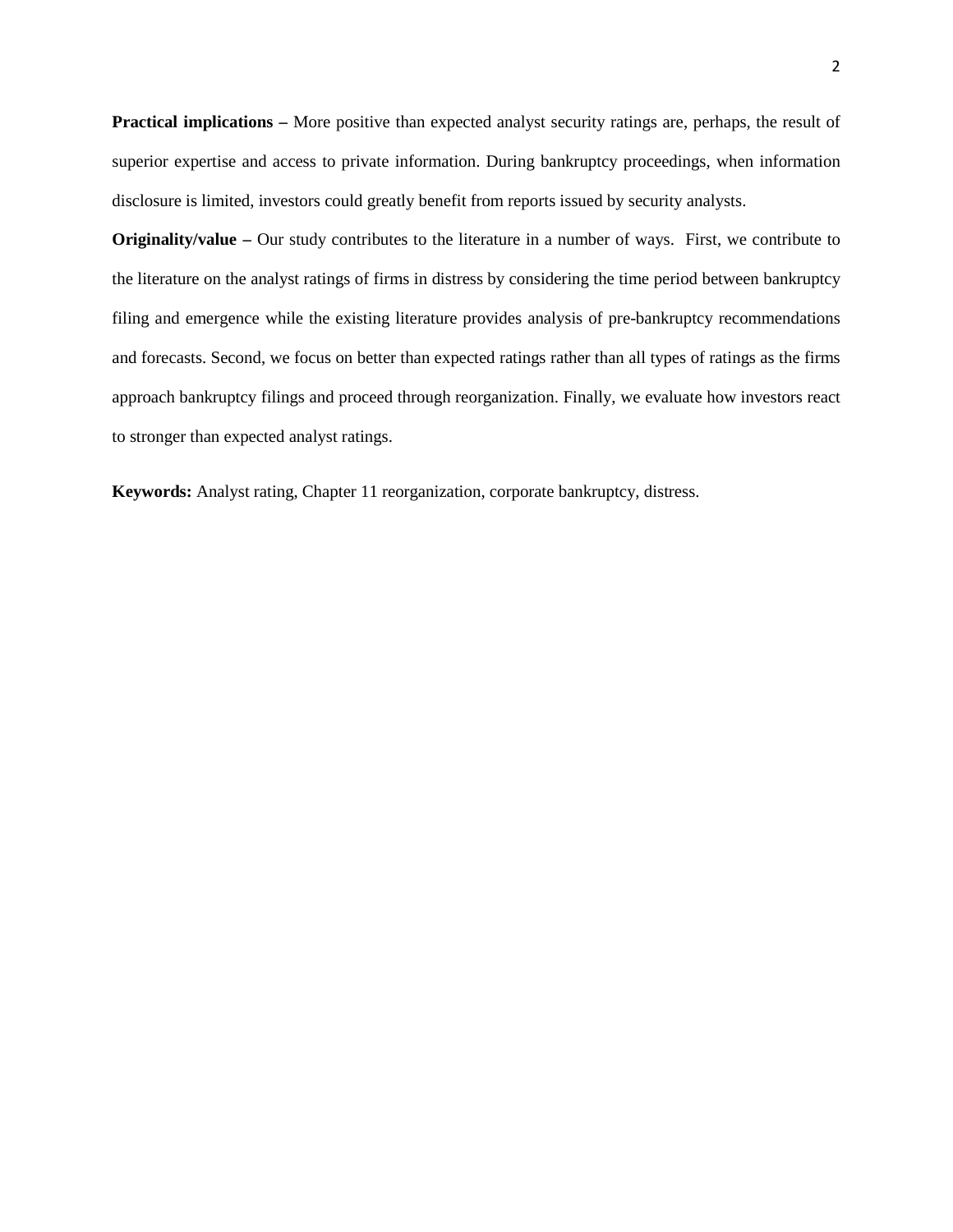#### **Analyst Ratings for Firms Filing for and Reorganizing under Chapter 11**

#### **I. Introduction**

Participants in the financial markets are vitally concerned with the value of analyst research. It may be argued that firms benefit from analyst coverage in many ways (Bradley, Jordan, and Ritter, 2003, Irvine, 2003). Coverage draws investor attention to the firm (Mola, Rau, and Khorana, 2010). Further, many believe that coverage may reduce information asymmetry between investors and firm management and cause stock prices and share trading volumes to increase.

Researchers have studied analyst coverage of firms operating in various stages: from shortly after firms' initial public offerings (IPOs) to the times when firms experience financial distress. For instance, Rajan and Servaes (1997) examine data on analyst following for a sample of IPOs. They find that higher underpricing leads to increased analyst following and that the analysts are overoptimistic about the earnings potential and long term growth prospects of IPOs. Consistent with the conclusions of Rajan and Servaes (1997), Jones and Johnstone (2012) find that analyst recommendations are overly optimistic for the firms approaching bankruptcy. They observe that analysts do not aggressively revise their recommendations downward until the very last month before and immediately after the filings.

In contrast, Clarke et al. (2006) offer a different conclusion as a result of examining a sample of firms that filed for bankruptcy during the period 1995-2001. They review analyst followings during the prepetition time period and find that analysts more aggressively revise downward their assessments for the firms in financial distress. Clarke et al. (2006) fail to find evidence of a positive bias in analyst recommendations. Further, they find that affiliated analysts' recommendations are not influenced by previous relationships between the analyst's employer and the firms.

We examine analyst ratings of firms starting from one year prior to those firms filing Chapter 11 and as they progress through the bankruptcy proceedings with a focus on recommendations in the "Buy-Hold" category<sup>[1](#page-3-0)</sup> issued for these firms. Although a few researchers have analyzed analyst coverage for

<span id="page-3-0"></span><sup>&</sup>lt;sup>1</sup> The category "Buy-Hold" is defined as the category with mean analyst ratings of 3, Hold, or better.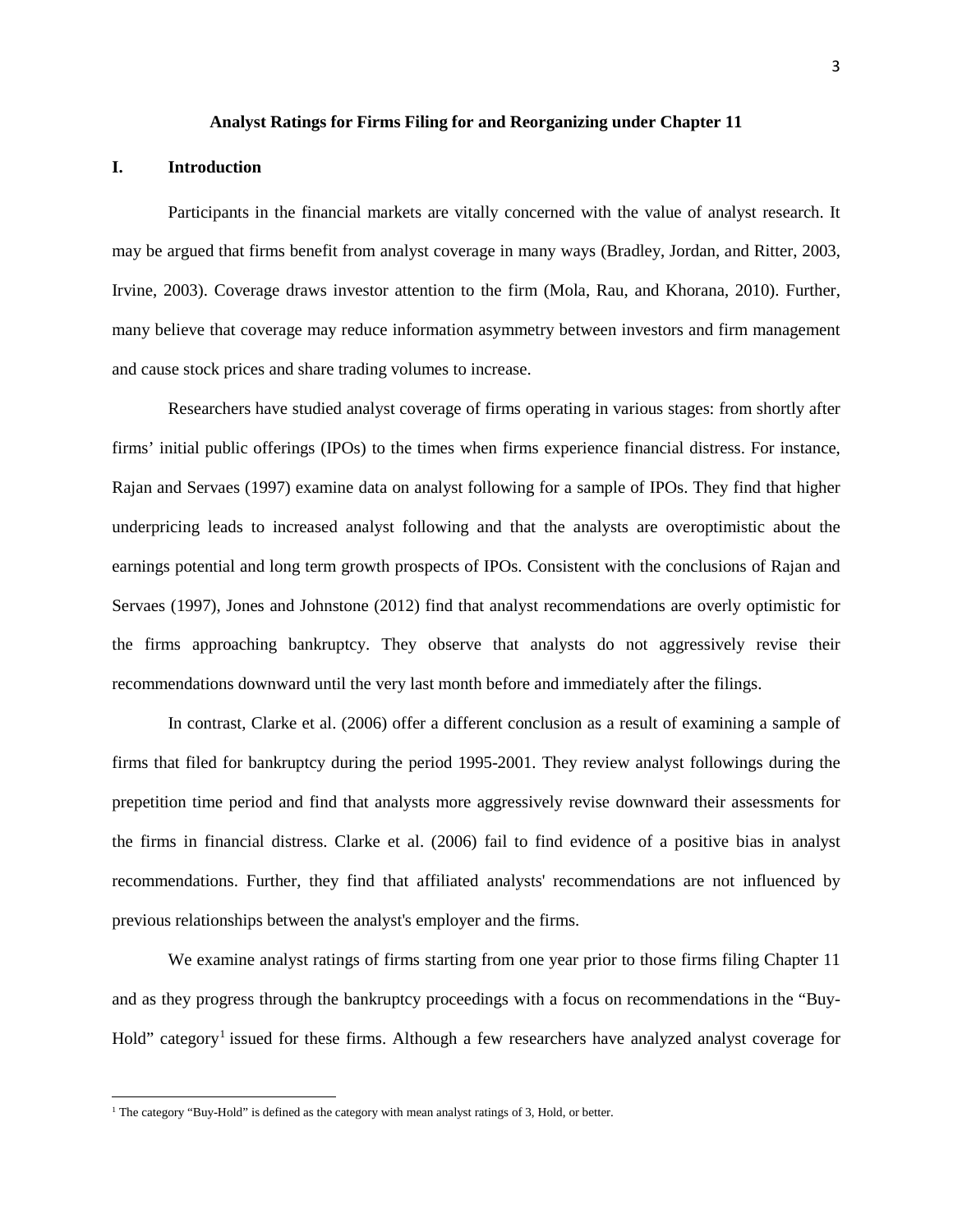firms approaching Chapter 11 proceedings (Clarke et al, 2006, Jones and Johnstone, 2012), a controversy still exists as to the direction of changes in analyst rating strength. In addition to contributing to the area of study on analyst reports for firms in financial distress and providing evidence in support of the findings of Jones and Johnstone (2012) who observe the analysts being overoptimistic and continuing to issue better-than-expected recommendations for firms approaching bankruptcy, we also broaden the research scope by analyzing analyst ratings for the firms while they attempt to reorganize and emerge from Chapter 11 protection, an important issue not previously addressed in the literature. Subsequent to a Chapter 11 filing the quantity and quality of financial information issued by and about bankrupt firms may decline. Some of these firms cease to issue audited financial statements, thereby restricting the market's ability to monitor development of the firm's restructuring and widening the information gap between investors and the firm. Weiss and Wruck (1998) cite the lack of credible information as one of the reasons why creditors and investors could miss vital clues about the firm's survival and its struggle to reorganize. Consequently, when disclosures about firm performance are scarce and often unreliable, any additional information, especially when it comes from an independent source such as investment analysts, may be welcomed by investors holding shares of bankrupt firms. In addition, in available research, scholars usually focus on the quality of recommendations and the analysts' predictive ability. We, by examining analyst recommendations of higher ratings issued for the firms in financial distress, attempt to explain the anomaly of this occurrence.

Several firms in our sample with pre-filing analyst coverage retain analyst coverage throughout the entire process of reorganization. An intuition is that if a firm retains the coverage any time during its time in bankruptcy court, its ratings will improve; otherwise what is the point of issuing Underperform and Sell recommendations this late in the game? In addition, we conjecture that firms with better-than-expected ratings during the period we study are larger firms with stronger financial indicators.<sup>[2](#page-4-0)</sup> Finally, the intuition is of a strong and positive market reaction to issuance of higher ratings for the distressed firms; the reaction is amplified when the rating improvements are issued for firms already in bankruptcy.

<span id="page-4-0"></span><sup>&</sup>lt;sup>2</sup> We use several financial ratios to measure firm's performance. These are discussed subsequently.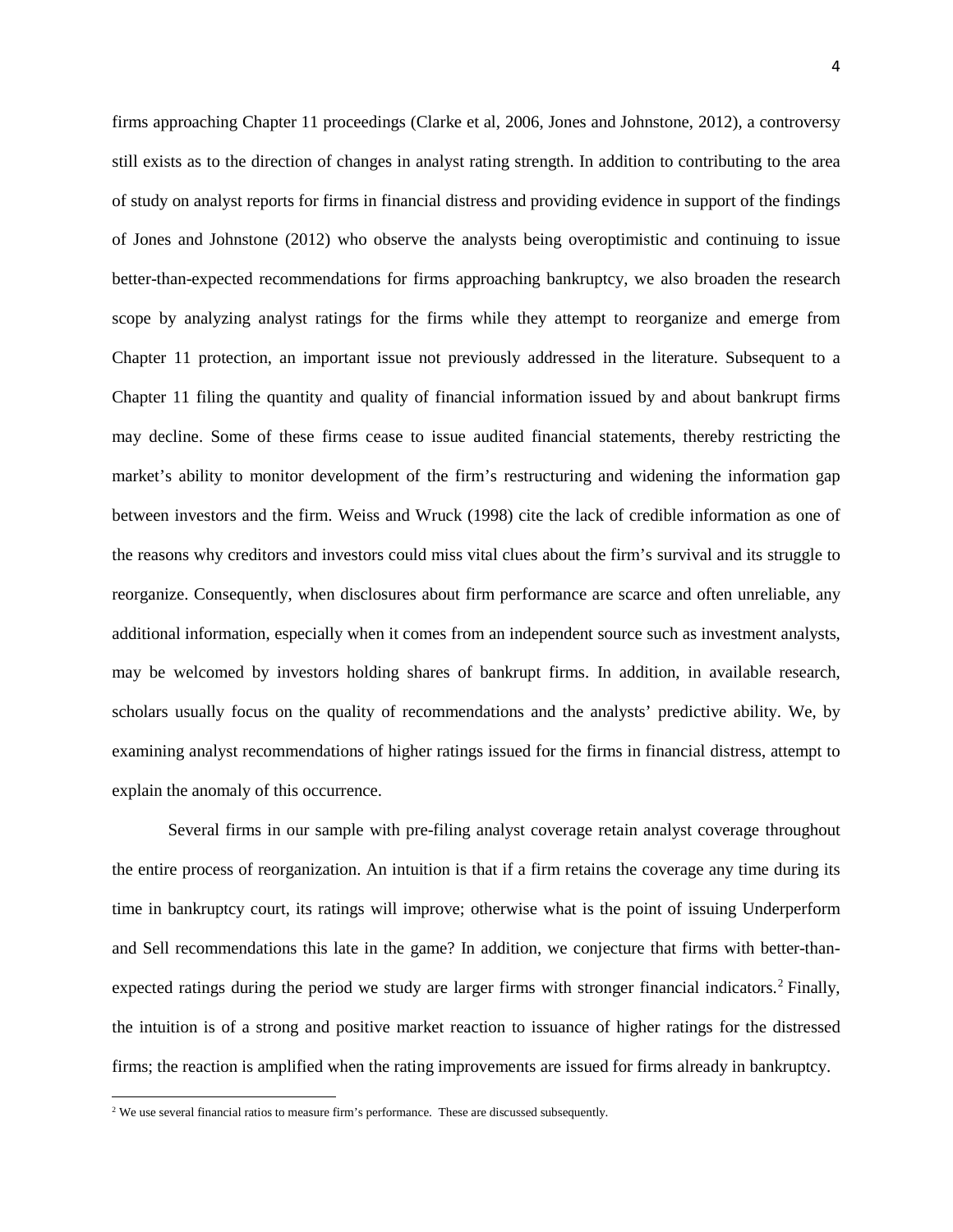In contrast to the work of Clarke et al. (2006) who demonstrate practically uniform lowering of ratings by both affiliated and unaffiliated analysts during the eight quarters prior to firms filing for Chapter 11 protection, we observe a substantial proportion of troubled firms (about 31% of our sample) still being rated higher than what would be logically anticipated (that is higher than Underperform or Sell). Aside from running the risk of being accused of lacking professional skepticism or damaging their professional reputation, do the analysts who do not downgrade ratings for firms heading into bankruptcy see the glass as half-full or do they simply ignore the signs of trouble, which, in some instances, reveal themselves as early as four to six years before filing Chapter 11 or Chapter 7 (Aharony et al., 1980)? If the analysts who are issuing stronger-than-expected ratings for the struggling firms do eventually downgrade their ratings (as late as one year prior to the firms filing for bankruptcy), how timely are those changes and how informative are the recommendations to the investors who are holding the firms' shares? The average rating strength deteriorates, but only slightly, for the firms with ratings while in Chapter 11 to above about 3.1 and somewhat more Underperform or Sell ratings (over 35%) are issued. Our results indicate that, perhaps counter to intuition and previous related research, the probability of securing ratings in the category "Buy-Hold" increases as firm size measured by the natural log of its total assets falls. In addition, the market reaction to recommendation upgrades before bankruptcy filing is distinctly negative, perhaps suggesting that the investors are skeptical about the quality of the ratings and aware of positive analyst recommendation bias. For the small subsample with upgrades while in bankruptcy, the market reaction is positive, perhaps indicating investors' anticipation of these firms' successful reorganization and emergence from Chapter 11.

The rest of our paper is structured as follows. In Section II, we provide the necessary background on bankruptcy and analyst ratings. Section III presents our hypotheses and description of testable data. We develop our test methodology and present regression results in Section IV. Section V concludes our paper.

#### **II. Chapter 11 Filings and Analyst Coverage of the Distressed Firms**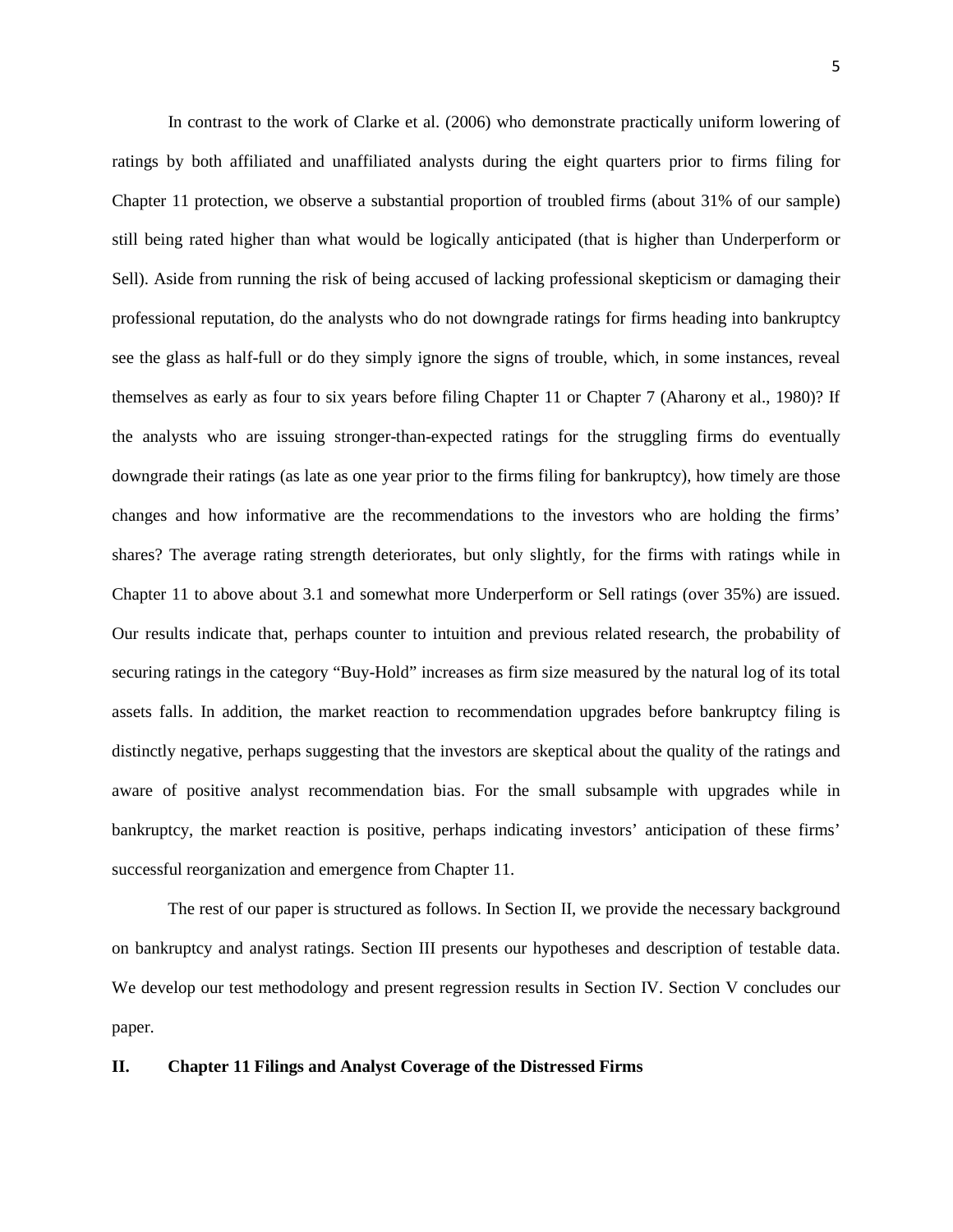Firms usually start experiencing financial difficulties long before petitioning for reorganization in federal court by filing Chapter 11 (Altman, 1968, Aharony, Jones, and Swary, 1980, Clark and Weinstein, 1983). The financial and operating struggles become evident to the market participants often long before bankruptcy filings and consequently the filings are seldom a surprise. In reality firms need not wait until they become financially insolvent to file for Chapter 11. Firm management can take advantage of the filing in an effort to amend firm's obligations and to avoid (or at least to deal with) costs and issues that threaten its existence.

It has been argued that firms directly benefit from analyst coverage through an increase in stock price (Bradley, Jordan, and Ritter, 2003) and in share turnover (Irvine, 2003), a decrease in cost of equity capital (Baker, Nofsinger, and Weaver, 2002), and a decrease in information asymmetry (Brennan and Subrahmanyam, 1995). Several researchers find that analyst research contains bias and over-optimism when forecasting firms' performance and making investment recommendations (Rajan and Servaes, 1997, Krigman, Shaw, and Womack, 2001, Cliff and Denis, 2004, Jones and Johnstone, 2012, Peixinho and Taffler, 2014). In addition, analysts exhibit herding behavior by issuing research reports similar to those issued by other analysts (Trueman, 1994) and herding forecasts provide less relevant information than bold and independent forecasts (Clement and Tse, 2005). However, McNichols and O'Brien (1997) find that some portion of observed over-optimism in analysts' forecasts and stock recommendations stems from censoring of good versus bad performers, rather than from analysts adding bias to their true beliefs. They observe that analysts provide more frequent forecasts and recommendations for newly added firms than for firms with ongoing coverage and issue less frequent forecasts for stocks prior to discontinuing the coverage; they prefer dropping the coverage rather than downgrading recommendations and forecasts for those firms. Peixinho and Taffler (2004) find that although analysts are aware of impending firm goingconcern issues, their reluctance to downgrade recommendations and propensity to terminate the coverage of those firms mislead, in particular, individual investors who heavily rely on analyst research reports. Most analysts in their sample continue to issue "hold" or stronger recommendations for the financially distressed firms.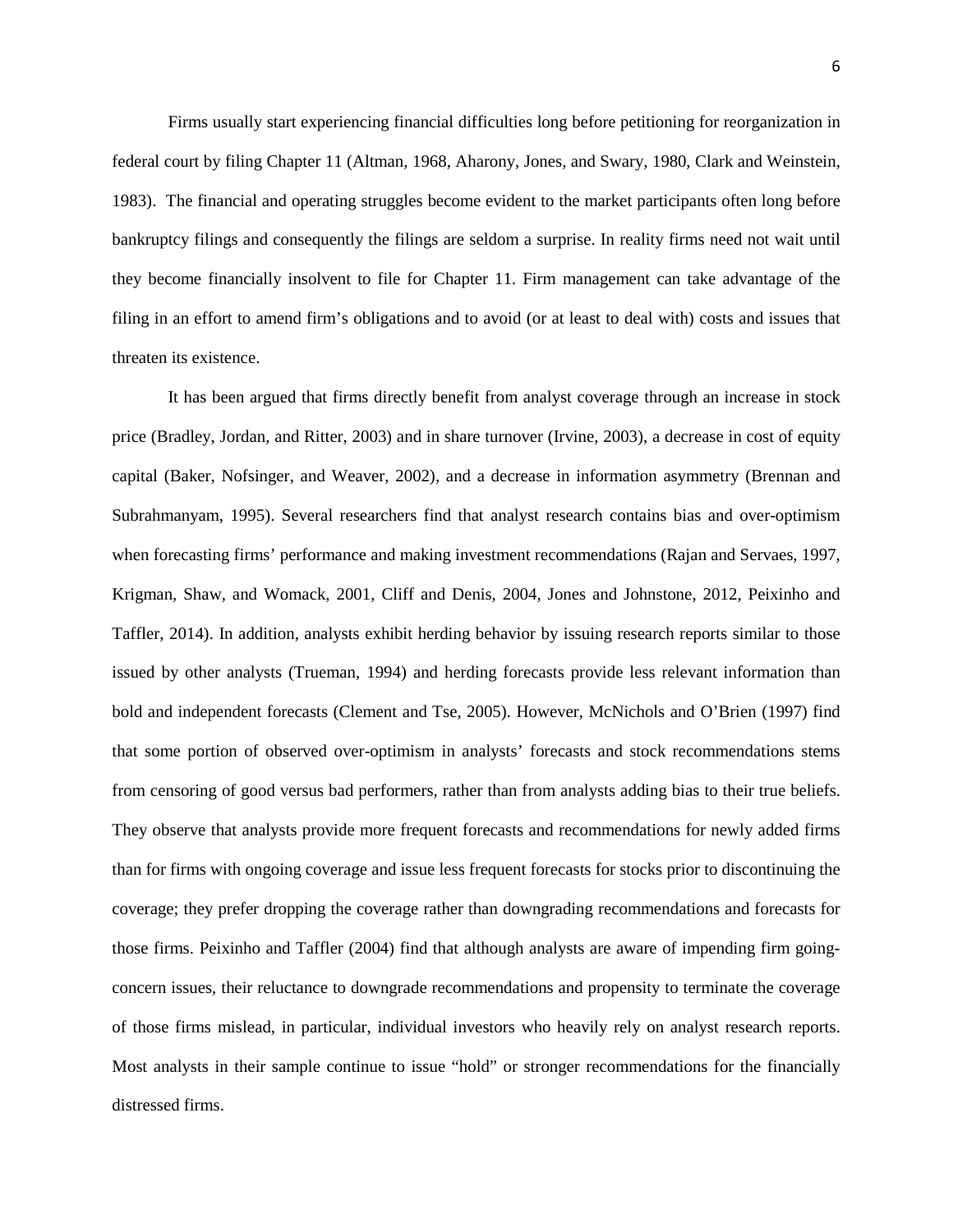Clarke et al. (2006) investigate the quality of analyst coverage for a sample of firms entering Chapter 11 bankruptcy during 1995-2001. They focus on analyzing whether or not analysts are reluctant to issue negative recommendations because of the effect it may have on potential future investment banking deals with the firms. Based on their sample of 384 firms, the researchers fail to find evidence of over-optimism and positive bias in analyst recommendations and of the affiliated analysts being influenced by previous relationships between analyst's bank and the firm. Clarke et al. (2006) observe a monotonic decline in analyst recommendations over the eight quarters preceding bankruptcy filings with a corresponding decline in the percentage of Buy recommendations. They find that the market response to rating changes is positive, indicating that analysts correctly revise their recommendations.

Jones and Johnstone (2012) extend the Clarke et al. (2006) study by including the recessionary period of the early 2000's and by using a sample of large international corporate bankruptcies. In contrast to observations by Clarke et al. (2006), Jones and Johnstone (2012) find ample evidence of analyst overoptimism and positive bias when issuing rating for firms approaching bankruptcy. While Clarke et al. (2006) find that the mean recommendation declines from Buy approximately two years prior to bankruptcy to midway between Hold and Underperform right around the filings, Jones and Johnstone (2012) observe that an overwhelming majority of analyst recommendations (68%) in their international sample of corporate bankruptcies is either Buy or Hold at the time of failure; for the U.S. sample this percentage is even higher (73%). Clarke et al. (2006) report the mean analyst following per stock prior to filing to be 1.78; Jones and Johnstone (2012) report this number to be 7.76 per firm. This difference could be explained by Jones and Johnstone (2012) including large corporate bankruptcies in their sample.

Several researchers have extensively investigated the superior information hypothesis, considering the question of whether the analysts possess information that is not publicly available (Womack, 1996, Michaely and Womack, 1999, Brav and Lehavy, 2003, Asquith, Mikhail, and Au, 2005, Boni and Womack, 2006, Das, Guo, and Zhang, 2006). On the one hand, Michaely and Womack (1999) find that affiliated analysts' opinions, and consequently their recommendations, did not appear to be more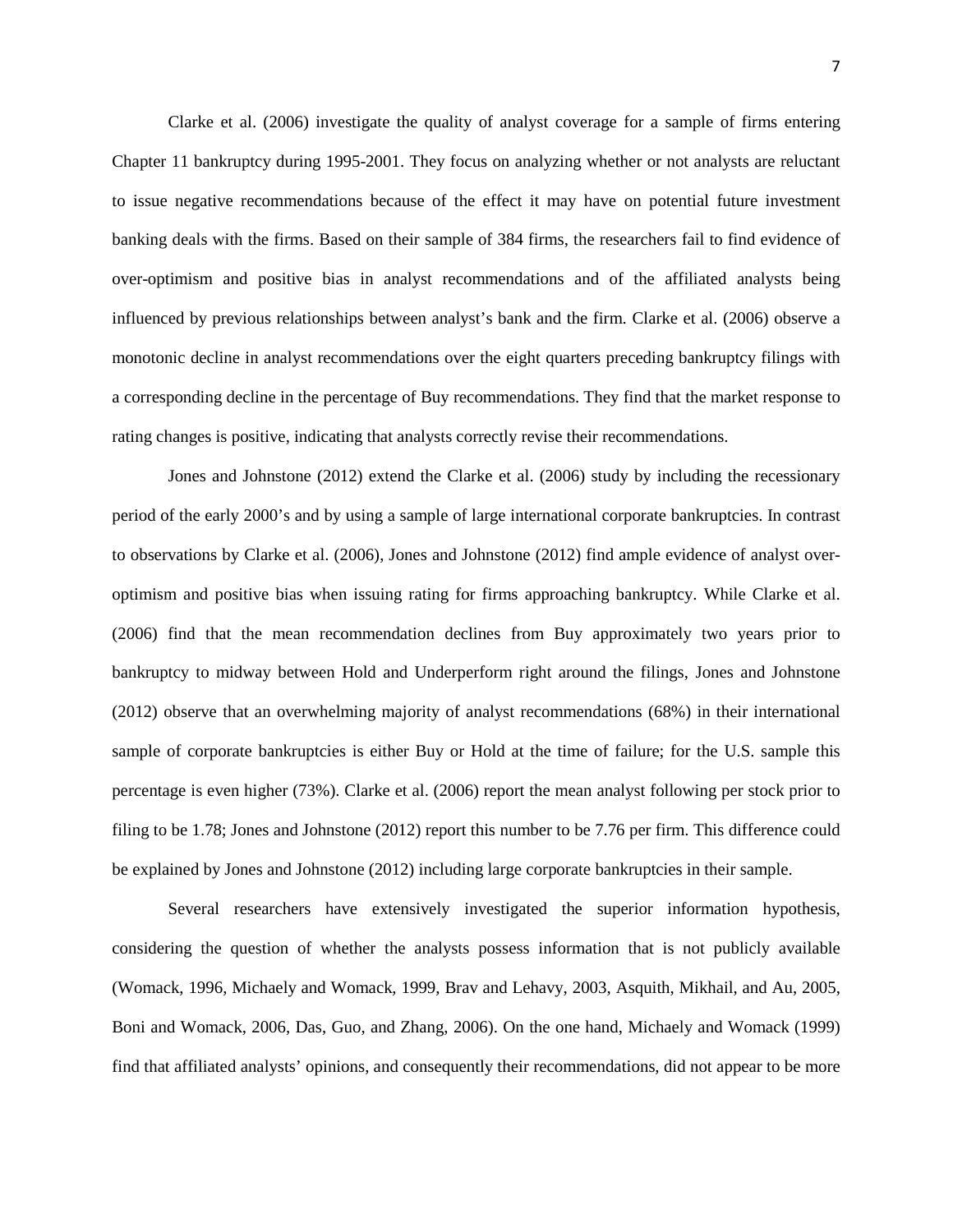accurate than those of non-affiliated analysts.<sup>[3](#page-8-0)</sup> They provide evidence that the long-run postrecommendation performance of firms that are recommended by the affiliated analysts is significantly worse than performance of firms recommended by other, non-affiliated analysts. On the other hand, Mola et al. (2010) confirm that analysts, regardless of their affiliation, provide information beyond that available to the public, consistent with the superior information hypothesis, and that the firms that lose the coverage are negatively affected by the loss. The researchers observe steadily declining analyst earningsper-share estimates, deterioration in analyst recommendations, and a reduction in the number of analysts covering the firm in the years leading up to complete loss in coverage.

So, why would analysts cover a firm with a financial and/or operating "baggage" and possibly a shaky future? One of the reasons why analysts would want to continue to provide coverage to the distressed firms is their employers' possible involvement, in a capacity of an advisor, in a merger and/or acquisition ( $M&A$ ) transaction.<sup>[4](#page-8-1)</sup> Since going-concern issues are real for financially weakened firms, threat of a takeover or a merger increases. [5](#page-8-2) Moreover, an analyst's employer could also be chosen to advise the firm during its restructuring. The services that investment bankers provide to the firms in Chapter 11 (Altman and Hotchkiss, 2006) include M&A, capital raising, valuation, debt capacity/capital structuring, negotiation with creditors, financial modeling, liquidation analysis, bankruptcy court testimony, and strategic business analysis. Fees paid to the bankers are direct bankruptcy costs and take priority over payments to creditors, employees, and the government.<sup>[6](#page-8-3)</sup> Finally, we speculate that analysts provide coverage to Chapter 11 firms in hopes to secure future business when the firms issue new shares to raise capital soon after emerging from bankruptcy.

#### **III. Hypotheses and Data Description**

#### *i. Development of Hypotheses*

l

<span id="page-8-0"></span><sup>&</sup>lt;sup>3</sup> Affiliated analysts are those who work for a brokerage house that has provided services such as underwriting, consulting, and others to a firm. These analysts are believed to have an information advantage over non-affiliated analysts who work for an investment bank that has not dealt with the firm.

 $4$  Hotchkiss and Mooradian (1998) consider M&As to be an effective mechanism for redeploying the assets of Chapter 11 firms.

<span id="page-8-2"></span><span id="page-8-1"></span> $5$  Analysts' investment banks earn lucrative fees when participating in a M&A transaction.  $6$  Section 507 of the bankruptcy code.

<span id="page-8-3"></span>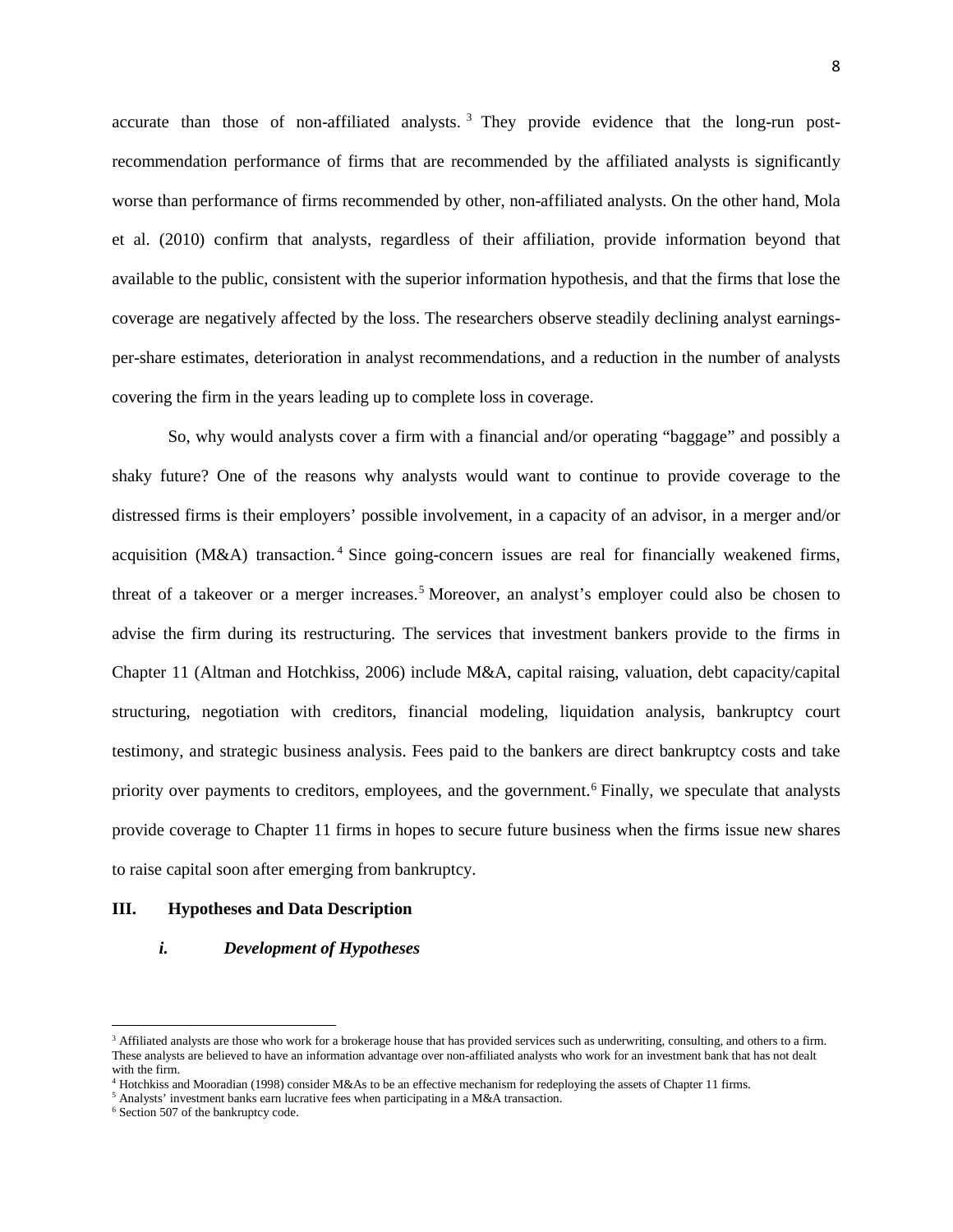One would reasonably expect to observe a lowering of analyst ratings for firms approaching bankruptcy. Consistent with that Clarke et al. (2006) report that analysts aggressively revise their assessments downward for firms in financial distress. According to the superior information hypothesis, analysts may possess private information about firm's deteriorating condition and intention to reorganize or liquidate, with this information impounded in analysts' outlook about the firm's future.

Firms file for Chapter 11 for reasons such as being in chronically sick industries (e.g., agriculture, textile, department stores), deregulation of key industries (e.g., airlines, financial services, healthcare, energy), high real interest rates in certain periods, international competition, overcapacity within an industry, increased leveraging, and relatively high new business formation rates in certain periods (Altman and Hotchkiss, 2006). However, extant literature also suggests that not all firms filing for Chapter 11 reorganization are financially insolvent or operationally distressed. For instance, high and/or frequently incurred litigation costs caused by product liability or other issues, and recurring union disputes resulting in rising operating and administrative costs can prompt a firm to file for bankruptcy. The firm need not wait until it becomes financially insolvent to file for Chapter 11 and firm's management can take advantage of the filing in an effort to amend firm's obligations and to avoid (or at least to deal with) costs and issues that threaten its existence. Sell-side security analysts, instead of downgrading their recommendations for the firm, could either hold their recommendations the same or revise them upward. Consequently, in addition to analyzing changes in analyst coverage of the firms approaching Chapter 11 bankruptcy and attempting to reorganize, we examine whether or not the changes in rating differ based on the firm and performance characteristics. In addition, we analyze changes in analyst coverage while the firms reorganize under Chapter 11, an issue not previously addressed. Our intuition is that if a firm retains the coverage any time during its time in bankruptcy court, its ratings will improve; otherwise what is the point of issuing Underperform and Sell recommendations this late in the game? We develop and test the following hypothesis: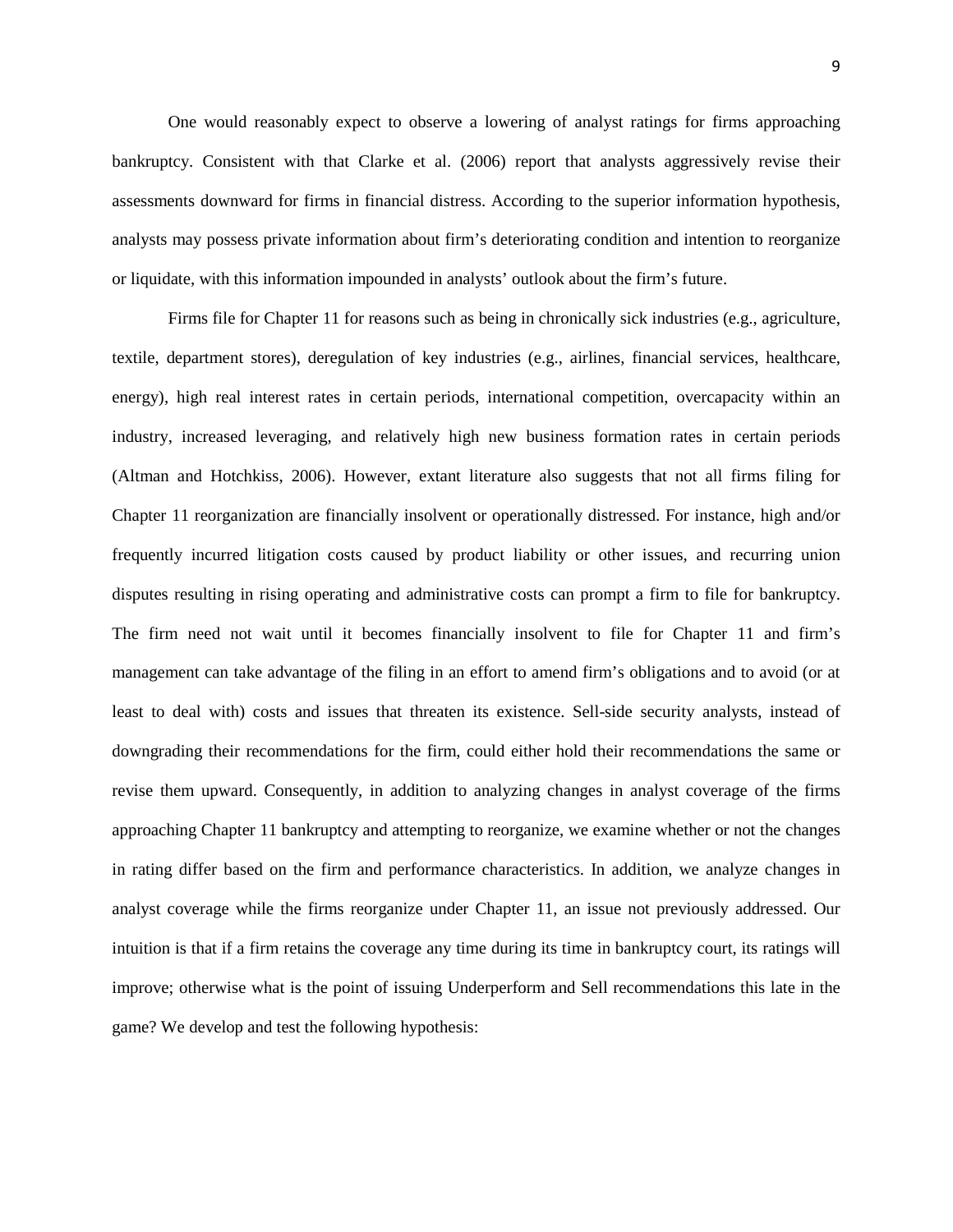H1: Firms with stronger performance measures, as possible indicators of those firms petitioning for reorganization for reasons other than financial or operating distress, are more likely to receive stronger ratings than underperforming firms.

We also analyze market reaction to the changes in analysts' recommendations. The existing literature suggests that the deteriorating condition of firms in distress is usually known well in advance of their filing for bankruptcy. Financial insolvency and operating difficulties are often rumored to exist as many as four years prior to the filings. Clarke et al. (2006) find that upgrades occurring prior to bankruptcy filings are met with positive excess market returns, suggesting that the investors view the rating changes as credible and as a sign of possible future performance improvements.

Investors are also concerned about the survival of the firms while they reorganize in Chapter 11 and possibly emerge from bankruptcy instead of converting to Chapter 7 and liquidating. During this time the quantity and quality of financial information issued for the firms could decline. Some firms cease to issue audited financial statements, thereby restricting market's ability to monitor development of their restructuring and widening the information gap between investors and the firm. Weiss and Wruck (1998) cite the lack of credible information as one of the reasons why creditors and investors could miss vital clues about the firm's survival and struggle to reorganize. Hence, when disclosures about firm performance are scarce and often unreliable, analyst rating upgrades would be viewed by market participants as good news not yet publically available and the market would react positively to the upgrades. Based on this information we develop and test our second hypothesis as follows:

H2: Rating upgrades for the companies approaching bankruptcy and reorganizing under Chapter 11 provoke a strong positive market reaction.

## *ii. Data Description and Summary Statistics*

 $\overline{\phantom{a}}$ 

In this paper, we consider Chapter 11 activities during the period of October 1993 through December 2011.<sup>[7](#page-10-0)</sup> In our sample we include firms that both file for Chapter 11 reorganization and emerge

<span id="page-10-0"></span><sup>&</sup>lt;sup>7</sup> We chose October 1993 as our starting point because it is when analyst coverage data first became available on Institutional Brokers' Estimate System, I/B/E/S.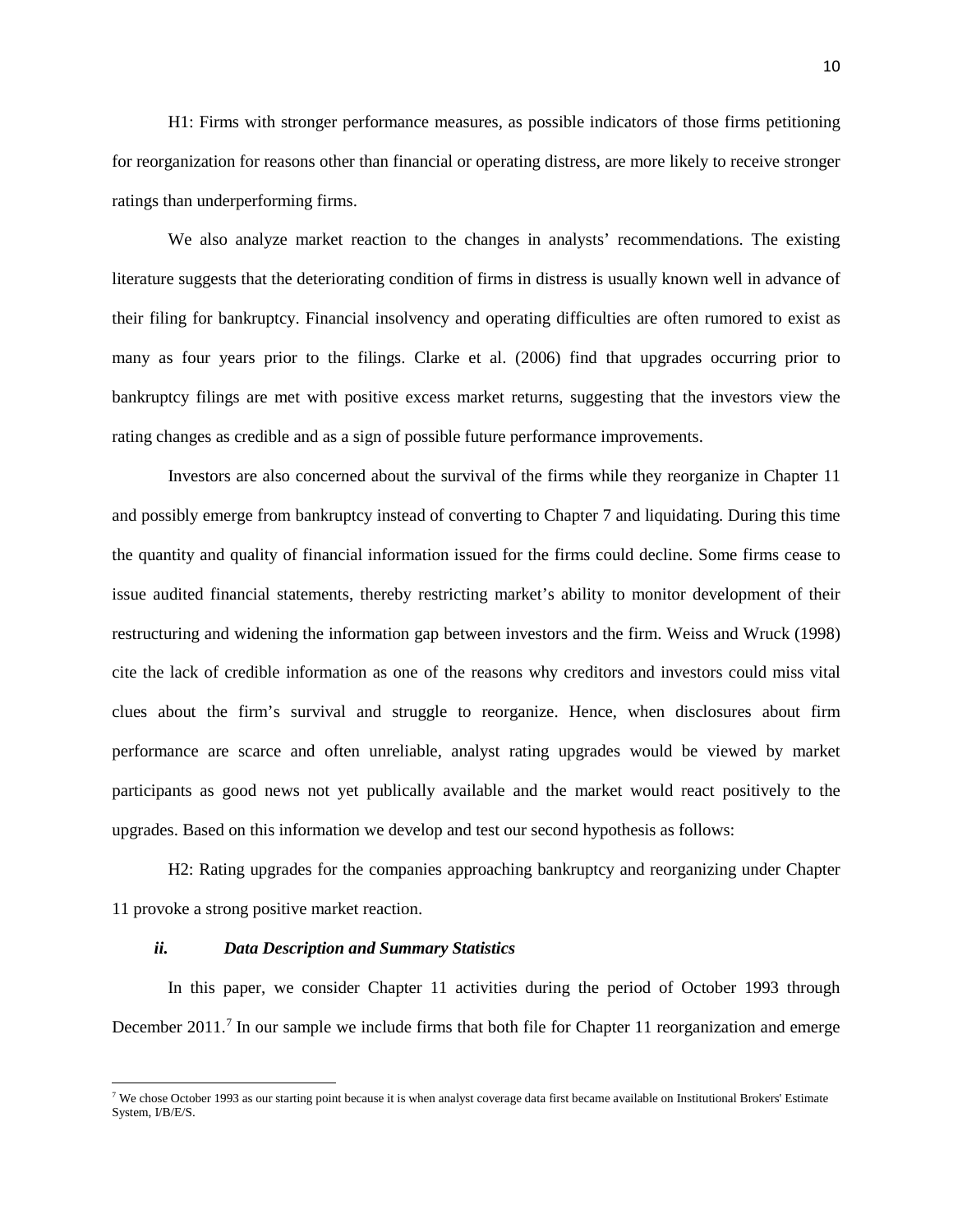from bankruptcy during this time period. We use the *Thompson Financial Services SDC Platinum* database to obtain sample of bankrupt firms, I/B/E/S for analyst recommendations, [8](#page-11-0) and Compustat to obtain accounting related data. We also use the Center for Research in Security Prices (CRSP) database to gather stock return data for firms in the sample.

The total initial sample consists of 1,831 firms filing for and emerging from bankruptcy during the eighteen year period. The majority of Chapter 11 filings took place in the state of Delaware (567 or 30% of the filings), followed by New York (301 firms or 16% of the filings) and California (206 firms or 11% of the filings). It should be noted that Big-Four auditors provided their services to over one-half of the distressed firms in our sample: Deliotte & Touche LLP was an auditor for 228 firms, Ernst & Young LLP for 301 firms, KPMG LLP for 211 firms, and PricewaterhouseCoopers LLP for 234 firms.

#### **[Insert Table 1 here]**

We provide some descriptive data for the sample in Table 1. Not surprisingly, the frequency of bankruptcy filings rises during two blocks of time, 1999-2003, peaking in 2001, and 2008-2009. These spikes occur during the recessions of the early and late 2000s. The recession of the early 2000s followed the post-dotcom boom of the late 1990s and was further exacerbated by the number of large accounting frauds (Enron, WorldCom, Tyco, and others). The second increase in frequency of Chapter 11 filings occurs right around the mortgage meltdown that triggered the recession of the late 2000s and took down many firms in the financial industry.<sup>[9](#page-11-1)</sup> In addition, we find, on average, during these two time periods the firms are of larger size as measured by the total assets one year prior to filing petition for bankruptcy reorganizations. [10](#page-11-2) Mean durations in bankruptcy tend to be between one and two years, with some indication of shorter mean periods recently. Of 1,831 firms in the sample, 1,790 filed for bankruptcy once during October 1993-December 2011, 39 filed twice, and 2 filed for bankruptcy three times.

We further refine our sample by eliminating the firms filing for bankruptcy before October 1994 (this allows us to obtain full year worth of pre-bankruptcy recommendations for the firms filing in

l

<span id="page-11-0"></span> $8 \text{ IB/E/S}$  provides the following recommendation ratings: 1= Strong Buy, 2= Buy, 3=Hold, 4= Underperform, and 5= Sell.

<span id="page-11-1"></span><sup>&</sup>lt;sup>9</sup> It should be noted that in 2008-2009 there were a few very large bankruptcies such as Lehman Brothers and General Motors which strongly affect both the mean and standard deviation.

<span id="page-11-2"></span><sup>&</sup>lt;sup>10</sup> The largest median size is in 2009; the second largest is in 2011.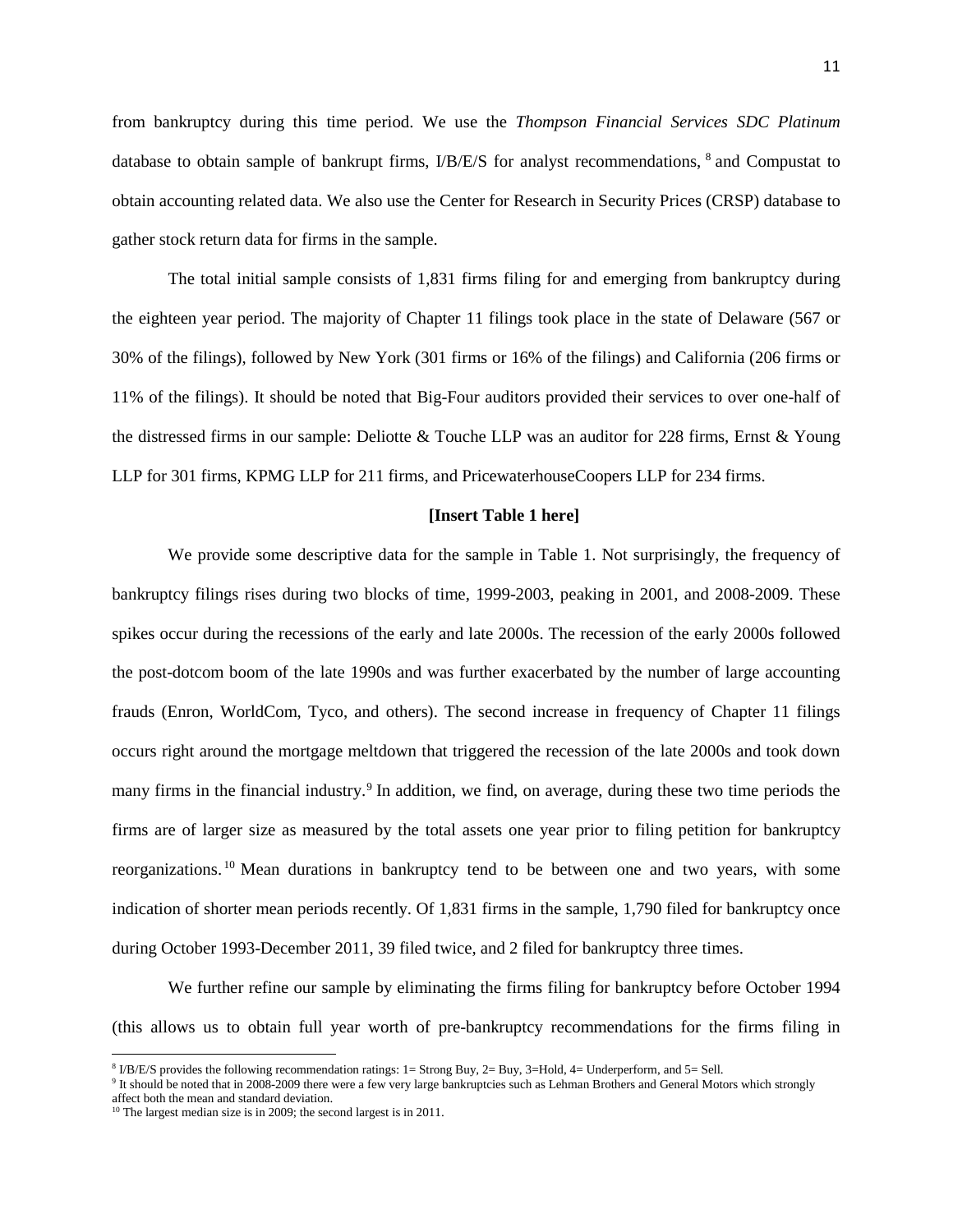October 1994). We also identify companies with share trading status "A", which stands for "active", and eliminate those with trading status "D" for delisted (at time of filing). Analysts issue recommendations only for stocks listed on the exchanges and not for delisted ones. A total of 2,754 recommendations were issued for 433 firms<sup>[11](#page-12-0)</sup> during the year prior to bankruptcy filings and while in Chapter 11 proceedings; 290 of the recommendations (or almost 11% of the recommendations) were issued during bankruptcy proceedings.

#### **[Insert Table 2 here]**

Table 2 provides information about the 433 firms that had analyst coverage within one year of filing for bankruptcy. On average, firms in this sample took about 16 months (with a median of 13 months) to reorganize. However, it took slightly longer (a mean of 19 months and a median of 17 months) for the 96 firms with analyst coverage during reorganization (22 percent of the sample) to emerge from bankruptcy. Firms without analyst recommendations during reorganization period (total 337 firms) lost the coverage, on average, approximately 5.5 months prior to filing for Chapter 11.

A mean of four analysts (with a median of two analysts per firm) provide coverage to each firm between one year prior to filing Chapter 11 and emerging from bankruptcy. For firms with coverage during bankruptcy proceedings we find these numbers are halved (a mean of two and a median of one analyst per firm). We find that 59 out of 299 firms (20%) that received ratings in the "Buy-Hold" category prior to filing also had coverage during bankruptcy.

During the Chapter 11 proceedings analysts issued 202 stock recommendations for these 59 firms with mean rating of 2.71, which is slightly better than upper (worst) bound of our "Buy-Hold" category of 3 (equating to a strong Hold recommendation). This result is somewhat counterintuitive. One would expect a greater percentage of supposedly better performing firms (those with stronger ratings a year before filing Chapter 11) to receive coverage while in bankruptcy. This leads us to believe that analysts simply do not downgrade the ratings of the insolvent firms in a timely manner and continue

<span id="page-12-0"></span><sup>&</sup>lt;sup>11</sup> These are larger firms with mean total assets of approximately \$4,000 million.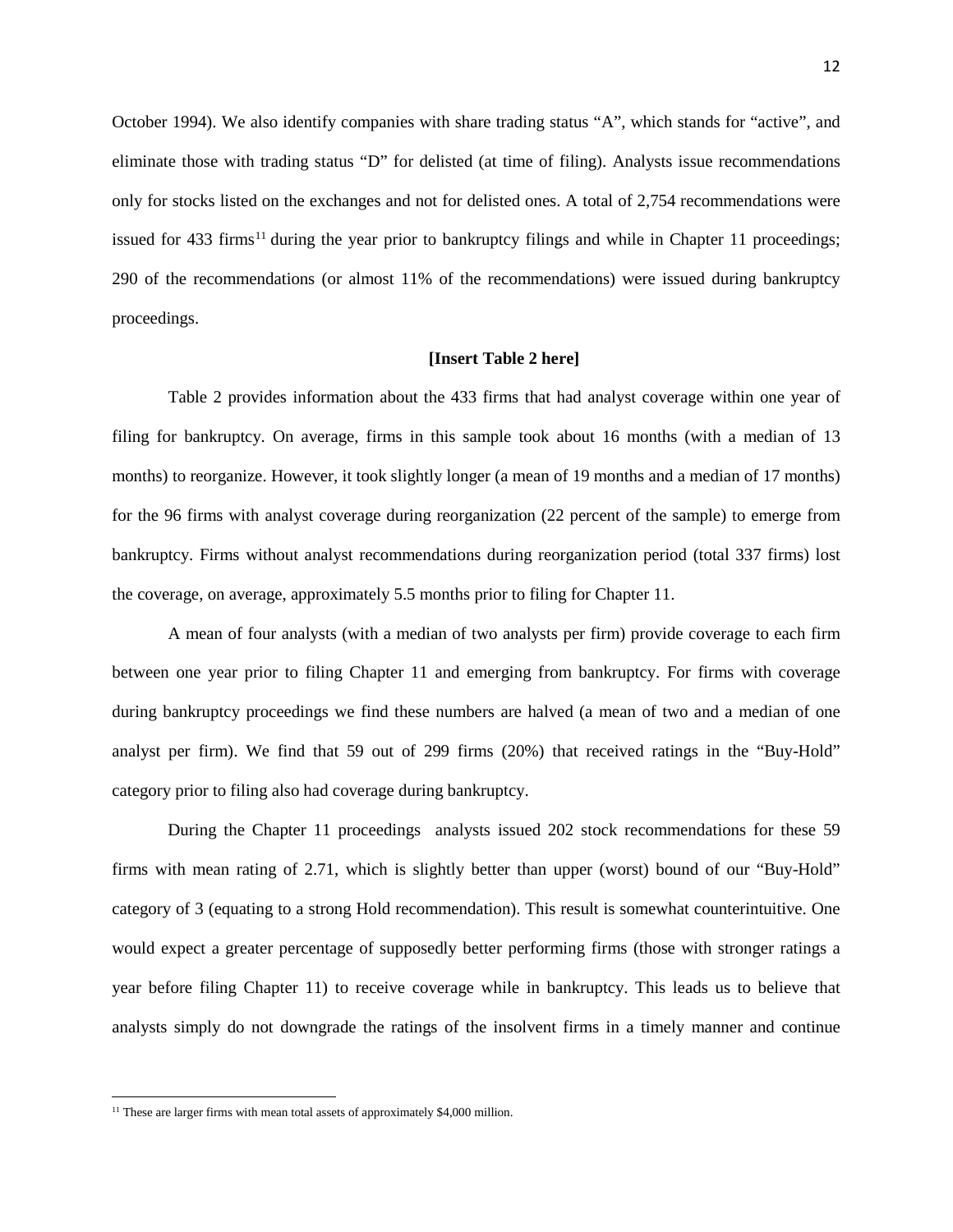issuing relatively high ratings as the firms approach bankruptcy. Firms with stronger ratings also have lower liability subject to Chapter 11 one year prior to filing than all firms in the sample.

#### **[Insert Table 3 here]**

In Table 3 we report analyst ratings and coverage frequency for the firms in the sample. We subdivide the table into three panels. Panel A summarizes ratings and frequency for the 433 firms that received coverage between one year prior to petitioning for reorganization and emerging from bankruptcy. The firms received 2,754 recommendations during this period with an average rating of about 2.9. Almost 30% of these ratings are Strong Buy or Buy; almost 50% are Holds. Thus over 75% are not in the "Sub-Buy" category.[12](#page-13-0) The securities of 145 firms (33.5%) are rated by four or more analysts.

In Panel B we summarize statistics on analyst ratings and coverage frequency for the firms receiving recommendations before filing Chapter 11. The average rating for the subsample of 427 firms is not significantly different from that reported in Panel A for the entire sample. Thirty percent of the firms in the subsample secure either Buy or Strong Buy rating. Almost half of the firms are rated Hold. On average four analysts follow the firms as they approach bankruptcy.

Panel C, we report the same statistics as in Panels A and B only for the firms that receive coverage during bankruptcy.<sup>[13](#page-13-1)</sup> These results are somewhat different from the ones we just described. The average rating strength deteriorates for the 96 firms receiving coverage while in Chapter 11 to above about 3.1 and we find that somewhat more Underperform or Sell ratings (over 35%) are issued. Although, the number of analysts providing coverage per firm is smaller with the majority of firms (80%) being rated by one or two analysts, the results are still puzzling. First of all, why would the analysts, although fewer, issue lower ratings at this point in the game, reiterating the obvious? And secondly, what value do these lower ratings hold for the investors when the firms are now in formal bankruptcy proceedings? Finally, why are over one-third of them Buys and another one-third Holds? One must evaluate the information content of these recommendations.

<span id="page-13-1"></span><span id="page-13-0"></span> $^{12}$  The "Sub-Buy" recommendation category includes ratings such as 4, Underperform, and 5, Sell.<br><sup>13</sup> These firms are significantly larger than those without analyst following during bankruptcy (with mean total assets \$12,701 and 2,167 mill., respectively, versus \$1,694 and 181 mill. for firms without the coverage).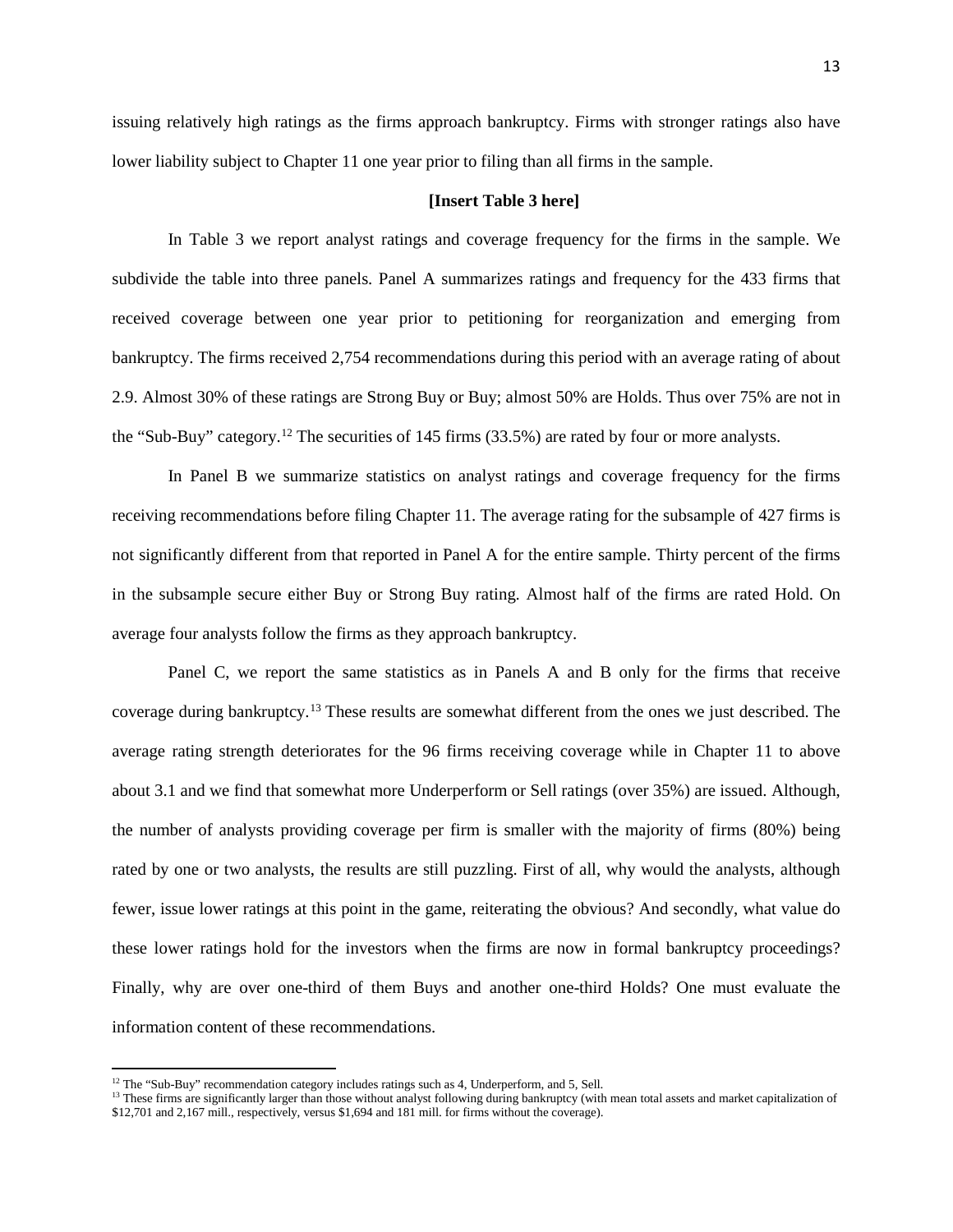We now shift our attention to the market reaction to rating upgrades issued during the period of one year before firms file for and complete the reorganization. We first analyze changes in ratings for all firms in our sample. Several firms receive multiple recommendations in a single day; we determine an average daily rating for those firms. <sup>[14](#page-14-0)</sup> We further examine changes in the recommendations that reposition firms from the "Sub-Buy" category to the "Buy-Hold" category (we do not consider improvements in rating strength within the categories, i.e. change from 5, Sell, to 4, Underperform, or from 3, Hold, to 2, Buy rating). Finally, we move recommendation announcement date to the following trading day if the recommendation is issued any time after 4 pm on that date. We account for total of 263 ratings improvements.[15](#page-14-1) We are able to obtain information from CRSP on daily stock prices and returns for 206 of these rating improvements.

#### **[Insert Table 4 here]**

In Table 4 we present market adjusted and cumulative market adjusted returns for the 206 rating improvements. Consistent with the measure of market reaction used by Clarke et al. (2006), we use the NYSE/AMEX/Nasdaq value-weighted daily returns to adjust the stock returns for each upgrade in our sample. Day 0 here represents the day of upgrade. In Panel A we present the average daily market adjusted returns and in Panel B we present cumulative market adjusted returns for various periods.

One might reasonably argue that strengthening of a rating when the firm is close to filing bankruptcy should be unexpected. Indeed it occurs in only about 1/10 of the recommendation announcements (the vast majority of the ratings issued are either reiterations or downgrades). The mean market adjusted returns during the three days prior to rating change are negative and large (totaling about -3.10%). This result is not inconsistent with our conviction that at this point investors are *not* expecting a positive change in rating for the struggling firms. While the day 0 mean market adjusted return of about - 0.76% is not significantly different from zero, it is suggestive that the positive rating change does not have a positive impact on investor perception. The price adjustment during the three days after coverage

<span id="page-14-1"></span><span id="page-14-0"></span><sup>&</sup>lt;sup>14</sup> As a result, our sample of recommendations went from containing 2,754 recommendations to containing 2,471 recommendations.<br><sup>15</sup> One hundred twenty two firms received improvements in ratings; 56 firms received multipl improvements for a single frim was 20 improvements. .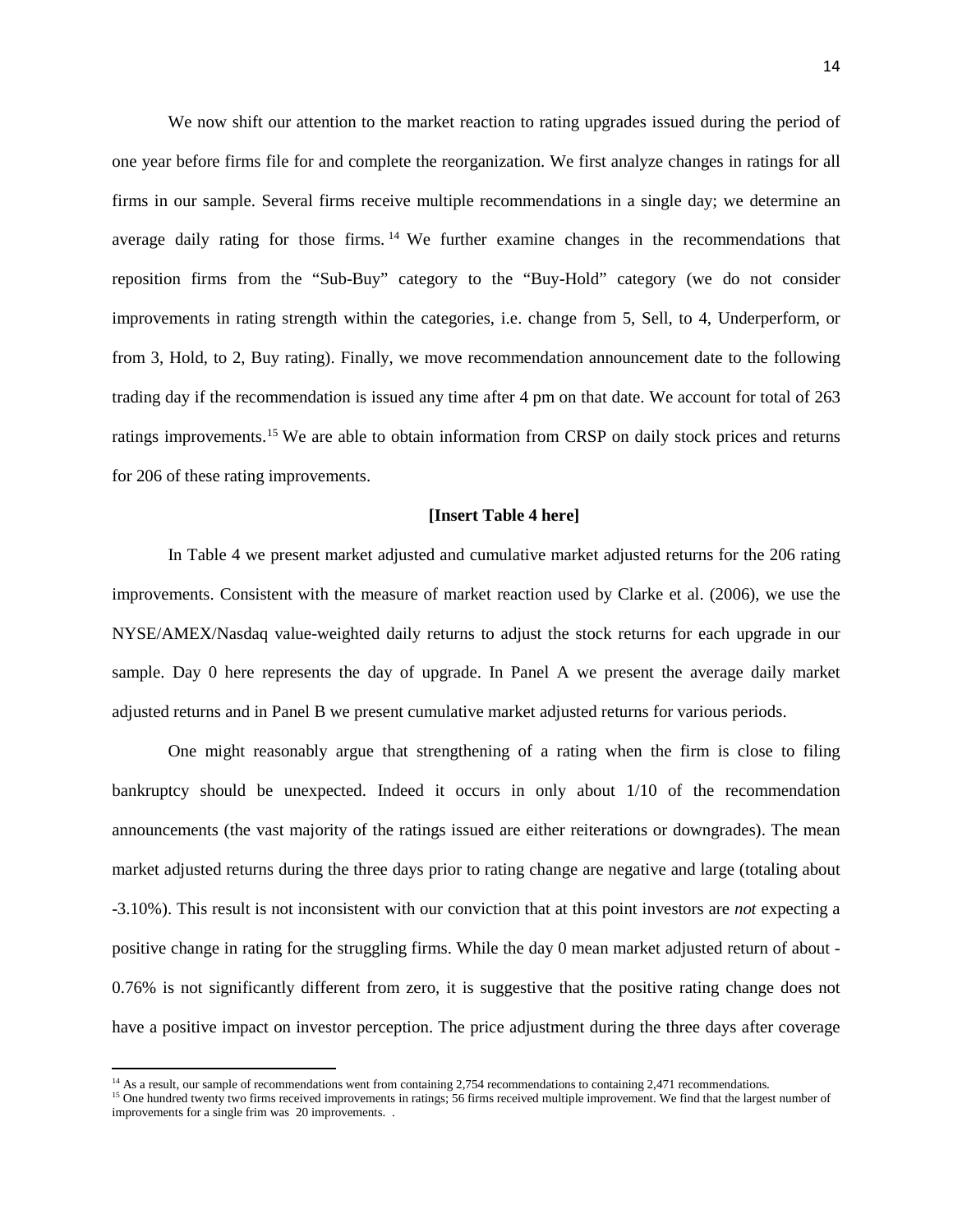initiation for this subsample of rating changes is -1.44%, not significantly different from zero, but indicative that investors, after having some time to digest the new information with the ratings increase do not, on average, view the firms more positively.

## **[Insert Figure 1 here]**

Figure 1 pictorially presents results reported in Table 4, Panel B. In addition, we separately present on the graph cumulative market adjusted returns for the firms that receive rating upgrades while in bankruptcy (labeled as "During\_Ch11") and those that receive them before the filing (labeled as "Pre Ch11). <sup>[16](#page-15-0)</sup> These return patterns are different for the two subsamples: rating upgrades during bankruptcy have positive market adjusted returns associated with them.

#### **IV. Test Methodology and Presentation of Regression Results**

### *i. Definition of Variables*

 $\overline{a}$ 

To form their recommendations, analysts use information they consider relevant, including, but not limited to, earnings forecasts and projections of future cash flows based on accounting information along with other performance indicators.<sup>[17](#page-15-1)</sup> To test our first hypothesis we use the following variables: total assets, whether or not firm retains a Big-Four auditor, and several financial and accounting ratios widely used by market participants for firms' financial performance analysis. We obtain financial data from Compustat for the last four quarters prior to the date of bankruptcy filing and in addition to evaluating absolute values we assess changes in values from the first quarter (Q1 being the furthest one from bankruptcy filing) to the fourth quarter (Q4 being the closest quarter to filing).

#### **[Insert Table 5 here]**

Table 5 provides definitions of variables used in this analysis. We use the natural log of total assets (LNAT) to measure companies' size and a dummy variable (DURING) to identify firms with recommendations during bankruptcy proceedings. We control for industry and recessionary periods by including dummy variable INDREC, which equals one if firms are in a high-tech industry and declared

<sup>&</sup>lt;sup>16</sup> Nineteen rating upgrades were issued for the firms in bankruptcy; 187 upgrades were issued before the filing.

<span id="page-15-1"></span><span id="page-15-0"></span><sup>&</sup>lt;sup>17</sup> We select our variables that best measure firm performance primarily based on those widely used in the analyst literature and most importantly those used in Clarke et al. (2006) and Jones and Johnstone (2012).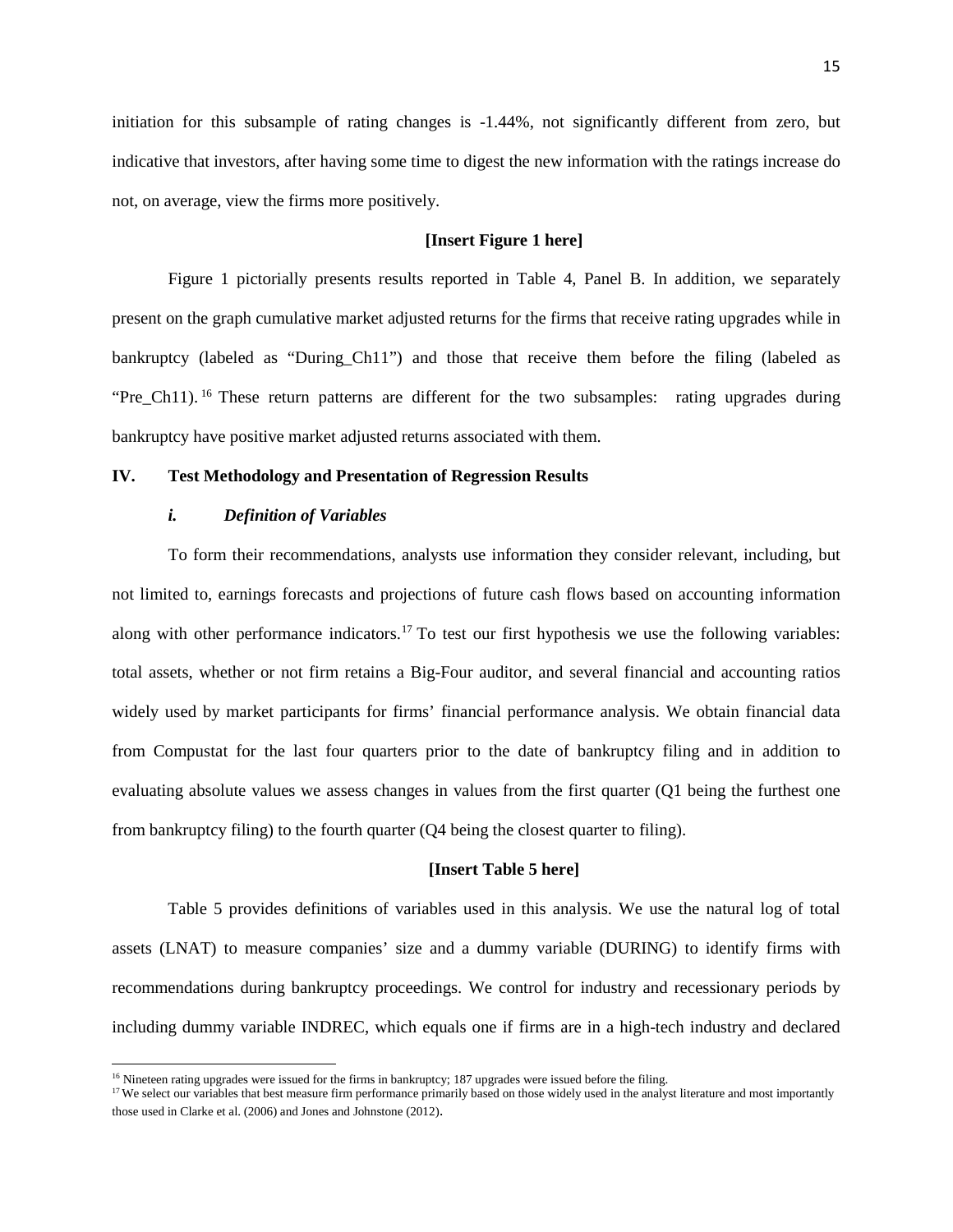bankruptcy between 2000 and 2002 or if the firms are in the financial industry and filed for Chapter 11 between 2008 and 2009. We also utilize several financial ratios from Q4 and changes in the financial ratios from Q1 to Q4 to control for firms' performance in our multivariate analysis.

## *ii. The determinants of strong ratings of firms in distress*

We construct a regression for testing the first hypothesis. We search for common characteristics in the sample of firms with stronger ratings shortly before filing Chapter 11 and during the reorganization. In Table 6 we present the results of four logistic regressions. We determine mean rating for  $325 \text{ firms}^{18}$  $325 \text{ firms}^{18}$  $325 \text{ firms}^{18}$ and construct a binary variable that equals unity if the firms' mean rating is 3 (for Hold), 2 (for Buy), or 1 (for Strong Buy) and zero otherwise (which includes 4 for Underperform and 5 for Sell). As defined earlier, this delineates in our "Buy-Hold" category and our "Sub-Buy" category. This binary variable is the dependent variable in the logistic model regressions. Our independent variables consist of several firm characteristic, performance, and analyst coverage measurements defined in Table 5. Our logistic model (1) used in regressions 1 through 4 is as follows:

$$
Buy-Hold Rating y_i = \beta_0 + \beta_1 * LNAT_i + \beta_2 * DURING_i + \beta_3 * INDREC_i + \sum \beta_i X_i + \beta_{13} * ANALCT_i +
$$

$$
\beta_{14} * ADTR_i + \varepsilon_i \tag{1}
$$

where  $\sum X_i$  is matrix of performance measuring financial ratios or their changes used in regressions 2, 3 and 4 and  $\mathcal{E}_i$  is an ordinary-least-squares residual.

#### **[Insert Table 6 here]**

From the results of logistical model 1 we conclude that, contrary to common belief in the existing literature, larger firms do not obtain more positive ratings. In addition, analysts are more likely to issue a recommendation in the category "Buy-Hold" when more analysts are covering the firm (the coefficient on variable ANALCT is positive and statistically significant). This finding supports the notion that security analysts exhibit herding behavior (Trueman, 1994; Clement and Tse, 2005) and perhaps are even more reluctant to downgrade their ratings for firms approaching bankruptcy when the firms are rated by fewer

 $\overline{\phantom{a}}$ 

<span id="page-16-0"></span><sup>&</sup>lt;sup>18</sup> We were not able to obtain Compustat data for 108 firms in our initial sample of 433 firms. Eleven of 325 firms declared bankruptcy more than once. We performed sensitivity tests for single filers and obtained qualitatively similar results to those reported for the full sample in Table 6.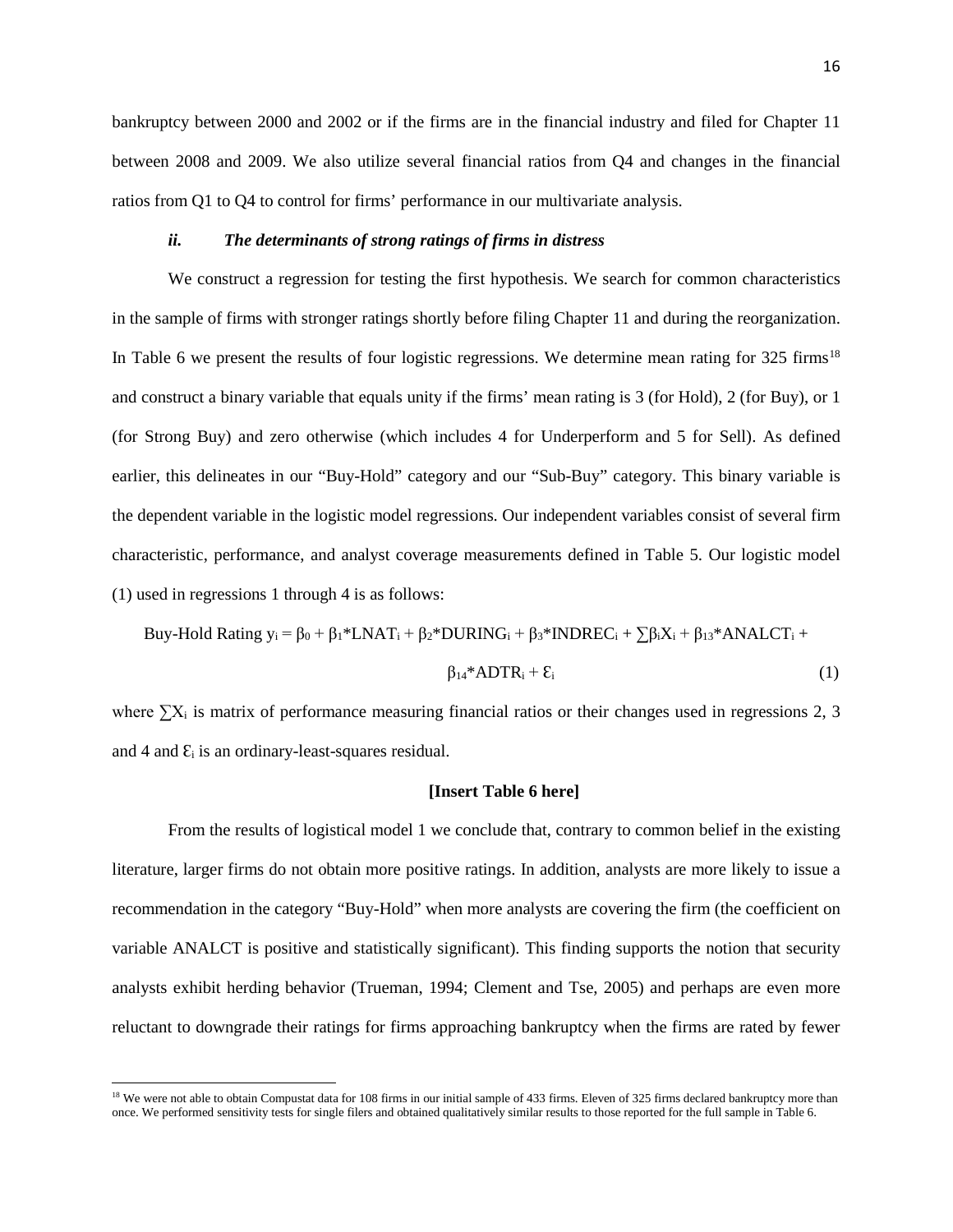analysts. Variables ADTR, DURING, and INDREC are not significantly different from zero in the regression.

We develop our second model by using several financial ratios (measured at Q4) as well as the natural log of firm assets (LNAT) and dummy variables DURING and INDREC from the first regression. The ratios we use in our second model are return on assets (ROA), working capital divided by assets (WCAP), total asset turnover (SALEAT), and retained earnings divided by assets (REAST). Parameters of variables LNAT, WCAP, and SALEAT are statistically significant. The coefficient on the working capital variable is positive and significantly different from zero; liquidity is quite important to getting a higher rating. Based on the point estimate of 1.515 (not presented in Table 6), for every unit increase in the WCAP ratio, the odds of being rated stronger increases by  $51.5\%$  ((1.515-1)\*100%). Surprisingly, the coefficient on variables SALEAT is negative, indicating that firms with lower asset turnover are rated higher, which contradicts the superior information hypothesis and analysts' knowledge and ownership of information not available to the public (Mole et al., 2010).

In our third model we add other ratios that describe firms' performance and might, logically, be thought of as contributing to high or low ratings. These include: DTA, CACL, CCASH, MSALE, and EPS. None of these are statistically significant. It might be noted, however, a single unit increase in the current ratio (CACL) leads to an increase in the odds of securing stronger rating by close to 35.5%  $((1.355-1)*100%)$ . The variable DURING inversely relates to the probability of a rating in the "Buy-Hold" category, indicating that analysts are more likely to issue a stronger rating for the deteriorating firms during the year preceding the filings than during the reorganization.

Next, we evaluate whether changes in total assets and the financial ratios have explanatory power in describing probabilities of securing stronger ratings during the year prior to filing for bankruptcy. In contrast to overall size being inversely related to the probability of a higher rating (in each of the first three models) the percentage change in total assets (CHAT) is positive; however, it is not statistically significant, indicating that the probability of securing a better rating does not significantly relate to increase in firm asset size as it approaches bankruptcy. Firms receive stronger ratings prior to filing for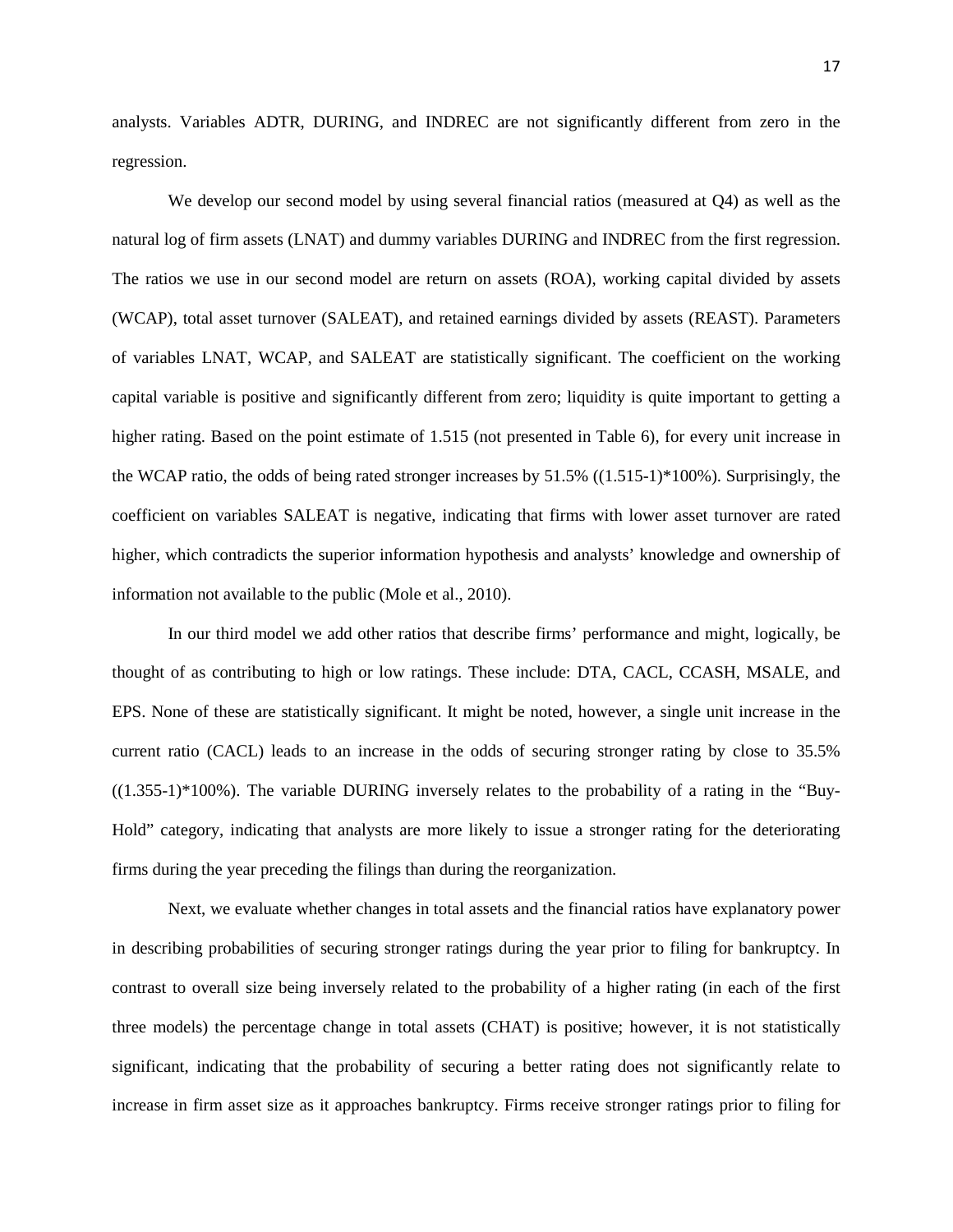Chapter 11—the coefficient on the variable DURING is negative and statistically significant at the five percent level. However, the change in total asset turnover is inversely related to stronger ratings. We find that a decline in the debt to asset ratio increases the probability of obtaining a stronger rating; this is consistent with expectations. Finally, a positive change in earnings per share (EPS) is directly related to an increase in rating.

In summary, our findings indicate that analysts issue stronger ratings prior to Chapter 11 filings than during the bankruptcy proceedings. The ratings are higher for firms with declining debt levels and increasing earnings per share. Analysts perhaps pay less attention to firms' operating performance indicators and are more likely to issue recommendations in "Buy-Hold" category for firms with coverage from other analysts. Stronger than expected ratings for bankrupt firms is a clear indication of analysts' reluctance to downgrade their recommendations (Jones and Johnstone, 2012) and of analysts' herding behavior (Clement and Tse, 2005). In addition, because many firms continue to struggle after emerging from Chapter 11 (Hotchkiss, 1995), ratings in the "Buy-Hold" category during the reorganization may not be warranted.

#### *iii. Further examination of the market reaction to rating upgrades*

In this section we consider the market reaction to upgrades described in Table 4 in relation to firm timing variables. To test our second hypothesis, we develop an OLS model (2) and run three regressions, each with cumulative market adjusted returns (CMAR) for three different time windows as dependent variables that measure market reaction to improvements in recommendations for firms in the sample:

$$
CMAR_{(t1,t2)} = \beta_0 + \beta_1*UP\_DRNG_i + \beta_2*ANCT4G_i + \beta_3*LENGTH\_TO_i + \beta_4*LENGTH\_AFT_i +
$$

$$
\beta_5 * SZUPGRD_i + \beta_6 * TMUPGRD_i + \varepsilon_i \tag{2}
$$

#### **[Insert Table 7 here]**

We report results of the OLS model regressions in Table 7. The dependent variables in regressions 1 through 3 are CMAR $_{(-3,-3)}$ , CMAR $_{(-3,-1)}$ , and CMAR $_{(0,+3)}$ , respectively. The results of the first regression indicate that the variables UP\_DRNG and LENGTH\_TO are statistically significant. Consistent with Figure 1, rating upgrades that are issued when the firm is in bankruptcy tend to have a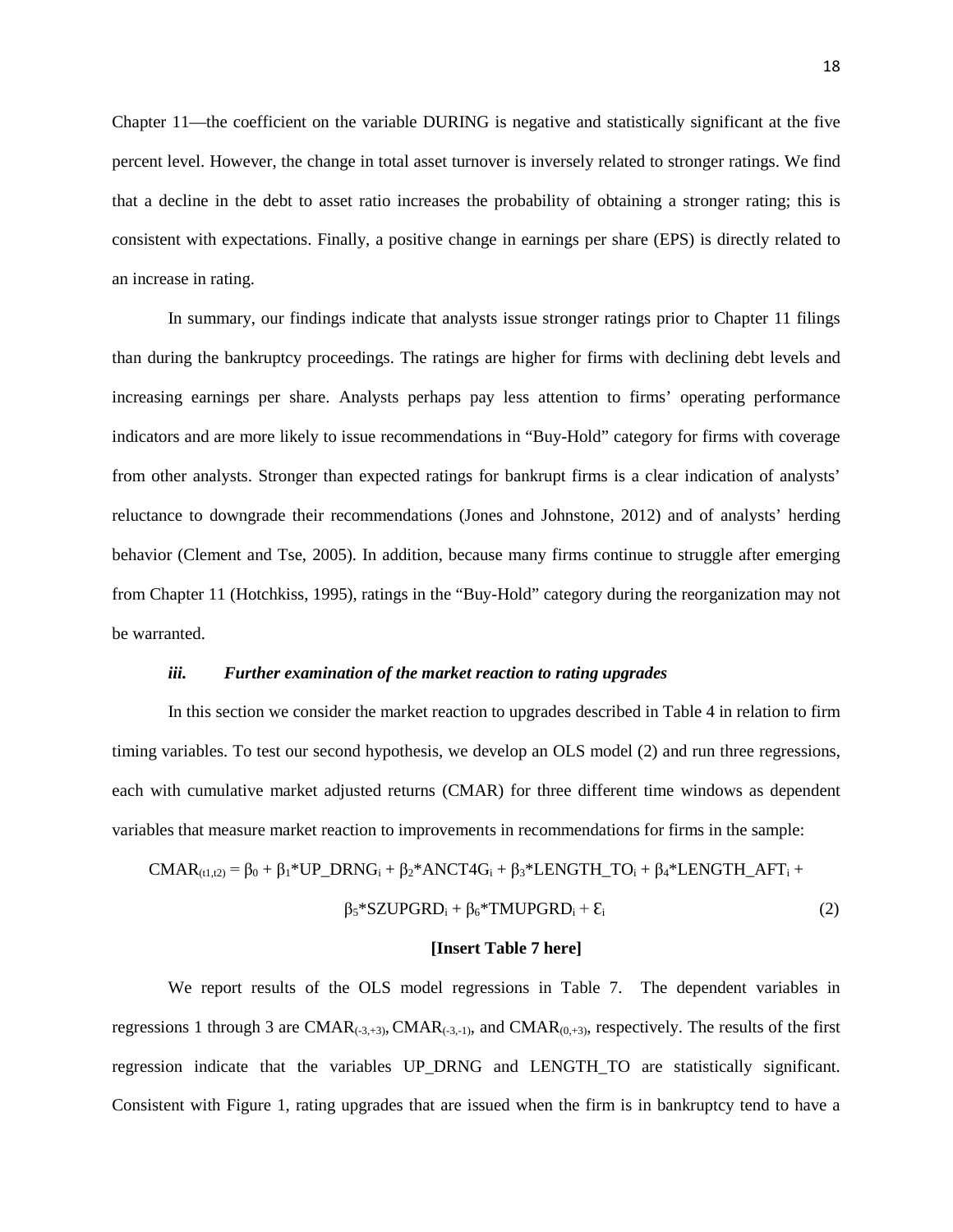large positive effect on the seven day CMAR. This could be explained by the surprise element of the positive recommendation for the firms in bankruptcy. Investors may believe that analysts expect firms to emerge from bankruptcy soon and start improving their performance in the foreseeable future. They may also believe that rating upgrades at this time could be an indicator of the struggling firm about to be acquired by a stronger performing competitor.

Furthermore, the longer the period between the upgrade and the firm filing for reorganization, the greater (meaning the more negative) the seven day abnormal return. This result is driven totally by the third regression with dependent variable for the day of announcement and the three days following. Thus the market reaction to rating increases very close to a bankruptcy filing tends to have a more neutral (still negative though) market impact than the more distant ones. Given that most filings are not big surprises, one must wonder why analysts are improving their ratings near a filing, but in any case investors seem to react less negatively to these improvements than more distant ones.<sup>19</sup>

## **V. Conclusion.**

 $\overline{a}$ 

In this paper we analyze strong analyst ratings and analyst rating upgrades issued for the firms one year away from filing for Chapter 11 and for those already in bankruptcy. One would expect to observe rating strength to be low and decline as firms approach bankruptcy. We observe a significant number of firms that petition for reorganization between October 1993 and December 2011 receiving strong ratings from multiple analysts. Furthermore, we find number of rating upgrades being issued for firms one year away from filing Chapter 11 or while in bankruptcy. These rating upgrades place securities of several firms in the "Buy-Hold" category that we define as a category with mean ratings of Hold or stronger.

In this paper we find the common characteristics of the firms near or in bankruptcy that influence analysts' decision to issue stronger ratings. Our results indicate that, perhaps counter to intuition and previous related research, the probability of securing ratings in the category "Buy-Hold" rise as firm size

<sup>&</sup>lt;sup>19</sup> The authors remind the reader that at the time of the analyst's rating improvement the certainty of a filing and its date are not known.

<span id="page-19-0"></span>However, invariably within a year of a subsequent filing, distress in a typical firm is apparent and, in general, becomes greater as time goes on, so even ignoring concepts of ex post selection, this variable does measure, roughly, market perception of firm distress.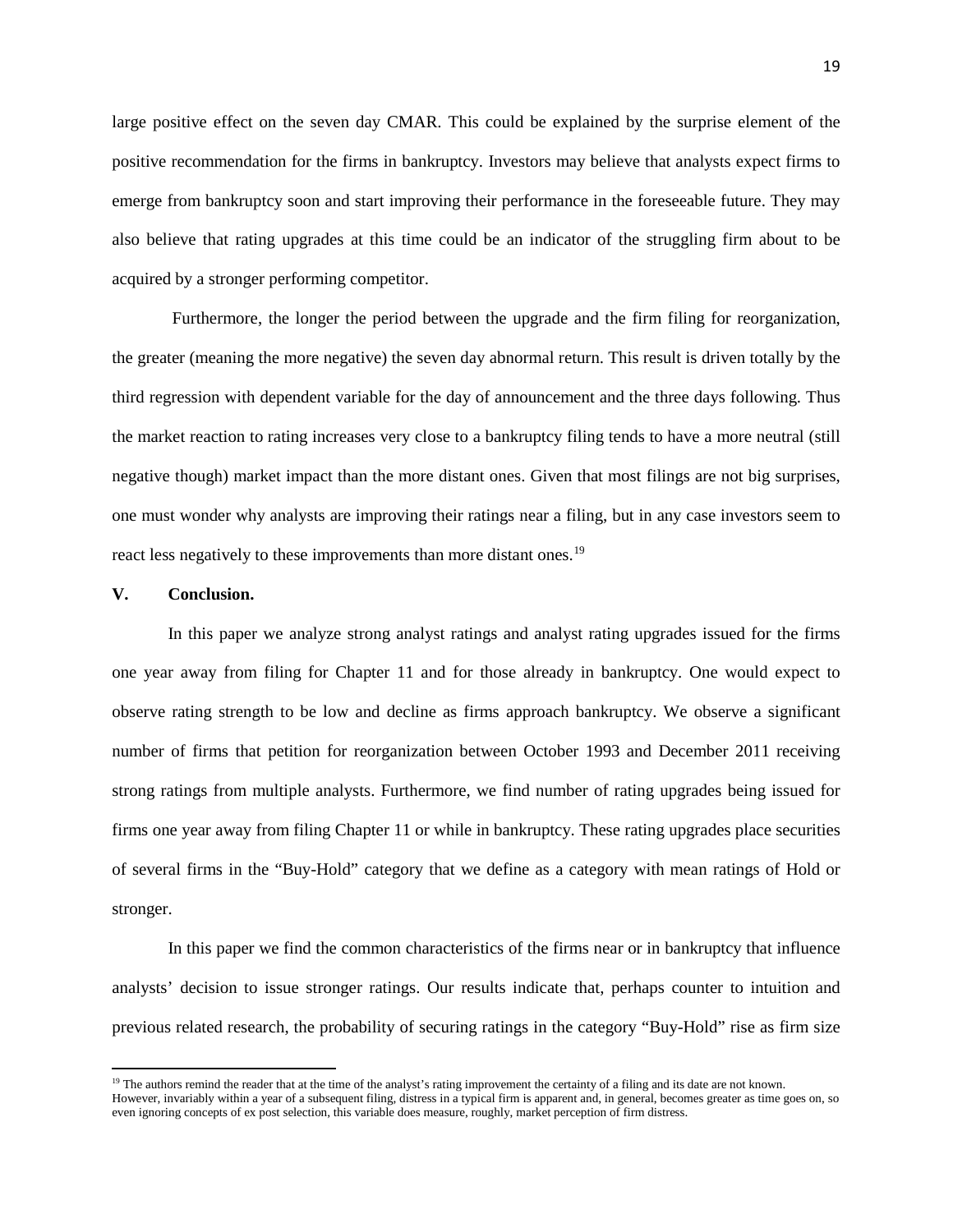measured by the natural log of its total assets falls. Analysts are more likely to issue stronger rating during the year preceding bankruptcy and for firms with ratings from other analysts.

Our findings, as they relate to the explanatory power of financial ratios are somewhat mixed. We find that total asset turnover is inversely related to the probability of securing stronger ratings. This result is counterintuitive. In contrast, we find that various liquidity measures, change in the debt ratio and changes in EPS are, as one might expect, related to higher ratings.

The market reaction to upgrades before bankruptcy filing is distinctly negative; for the small subsample with upgrades while in bankruptcy the market reaction is positive. Our efforts to explain these results, to date have not been overly successful; this is an area of future research.

In summary, contrary to the popular intuition that insolvent firms receive weaker analyst ratings as they approach filing Chapter 11 or are already in bankruptcy, we observe many instances when just the opposite occurs. We see our work just scratching the surface of what can be done in this area of research.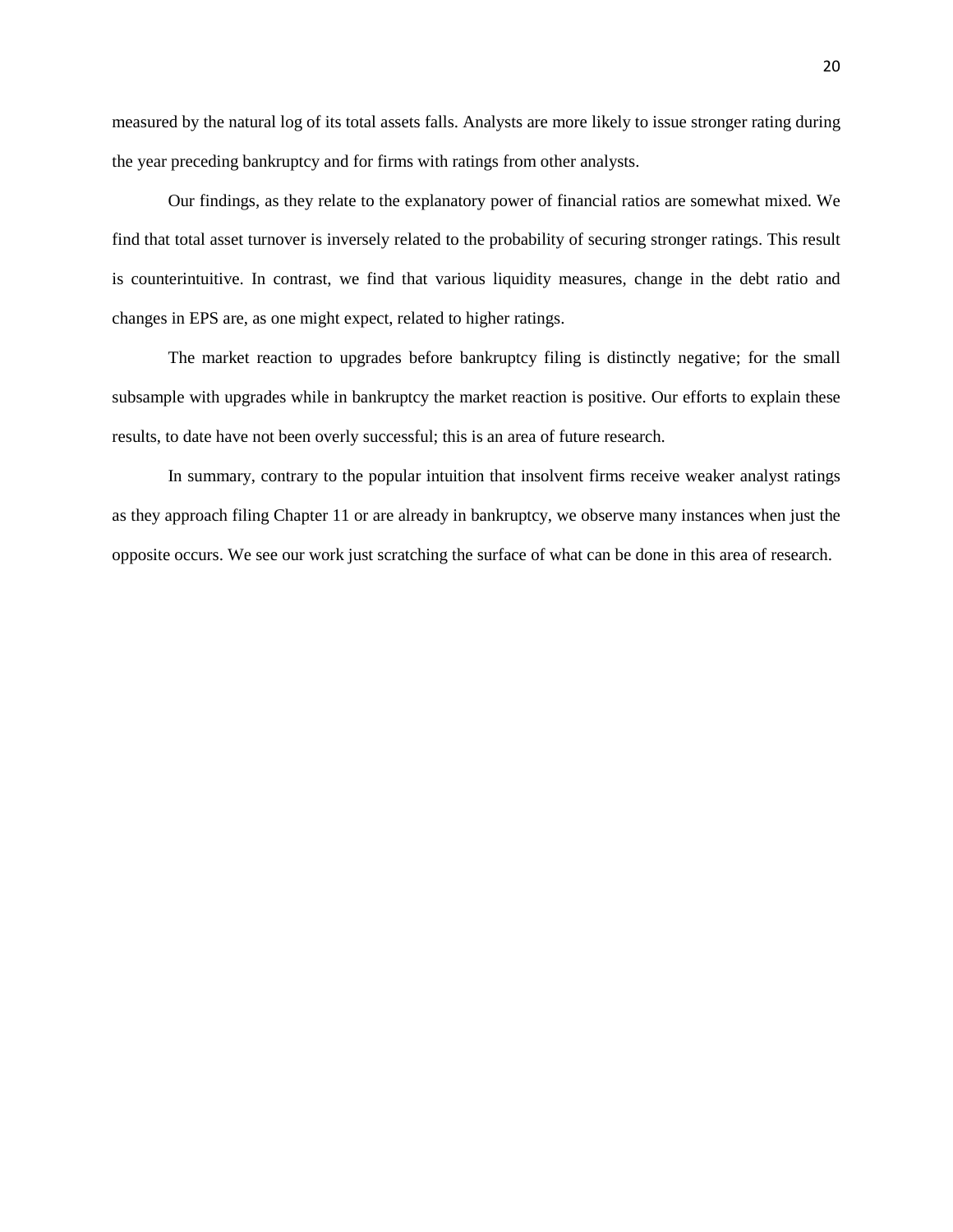#### **REFERENCES**

Aharony J., C. Jones, I. Swary. 1980. [An analysis of risk and return characteristics of corporate](http://www.jstor.org/stable/10.2307/2327216)  [bankruptcy using capital market data.](http://www.jstor.org/stable/10.2307/2327216) *The Journal of Finance*, Volume 35, No. 4: 1001-1016.

Altman E. 1968. [Financial ratios, discriminant analysis and the prediction of corporate bankruptcy.](http://www.jstor.org/stable/10.2307/2978933) *The Journal of Finance*, Volume 23, No. 4: 589-609.

Altman E., E. Hotchkiss. 2006. Corporate financial distress and bankruptcy. Wiley Financial,  $3<sup>rd</sup>$  dition.

Asquith P., M. Mikhail, A. Au. 2005. [Information content of equity analyst reports.](http://www.sciencedirect.com/science/article/pii/S0304405X04001369) *Journal of Financial Economics*, Volume 75, Issue 2: 245-282.

Baker H., J. Nofsinger, D. Weaver. 2002. [International cross-listing and visibility.](http://journals.cambridge.org/production/action/cjoGetFulltext?fulltextid=4194724) *The Journal of Financial and Quantitative Analysis*, Volume 37, No. 3: 495-521.

Boni L., K. Womack. 2006. [Analysts, industries, and price momentum.](http://journals.cambridge.org/production/action/cjoGetFulltext?fulltextid=4202916) *The Journal of Financial and Quantitative Analysis*, Volume 41, No. 1: 85-109.

Bradley D., B. Jordan, J. Ritter. 2003. [The quiet period goes out with a bang.](http://onlinelibrary.wiley.com/doi/10.1111/1540-6261.00517/abstract) *The Journal of Finance*, Volume 58, Issue 1: 1-36.

Brav A., R. Lehavy. 2003. [An Empirical Analysis of Analysts' Target Prices: Short](http://onlinelibrary.wiley.com/doi/10.1111/1540-6261.00593/abstract)‐term Informativeness and Long‐[term Dynamics.](http://onlinelibrary.wiley.com/doi/10.1111/1540-6261.00593/abstract) *The Journal of Finance*, Volume 58, No. 5: 1933-1967.

Brennan M., A. Subrahmanyam. 1995. [Investment analysis and price formation in securities markets.](http://www.sciencedirect.com/science/article/pii/0304405X9400811E) *Journal of Financial Economics*, Volume 38, Issue 3: 361-381.

Clarke J., S. Ferris, N. Jayaraman, and J. Lee. 2006. [Are analyst recommendations biased? Evidence](http://journals.cambridge.org/abstract_S0022109000002465)  [from corporate bankruptcies.](http://journals.cambridge.org/abstract_S0022109000002465) *Journal of quantitative and Financial Analysis*, Volume 41, Issue 1: 169- 196.

Clark T., M. Weinstein. 1983. [The behavior of the common stock of bankrupt firms.](http://www.jstor.org/stable/10.2307/2327984) *The Journal of Finance*, Volume 38, No. 2: 489-504.

Clement M., S. Tse. 2005. Financial analyst characteristics and herding behavior in forecasting. *The Journal of Finance*, Volume 60, Issue 1: 307-341.

Cliff M., D. Denis. 2004. Do initial public offering firms [purchase analyst coverage with underpricing?](http://onlinelibrary.wiley.com/doi/10.1111/j.1540-6261.2004.00719.x/full) *The Journal of Finance*, Volume 59, No. 6: 2871-2901.

Das S., R. Guo, H. Zhang. 2006. [Analysts' selective coverage and subsequent performance of newly](http://onlinelibrary.wiley.com/doi/10.1111/j.1540-6261.2006.00869.x/full)  [public firms.](http://onlinelibrary.wiley.com/doi/10.1111/j.1540-6261.2006.00869.x/full) *The Journal of Finance*, Volume 61, No. 3: 1159-1185.

Hotchkiss E. 1995. Postbankruptcy performance and management turnover. *The Journal of Finance*, Volume 50, No. 5: 3-21.

Hotchkiss E., R. Mooradian. 1998. [Vulture investors and the market for control of distressed firms.](http://www.sciencedirect.com/science/article/pii/S0304405X96009002) *Journal of Financial Economics*, Volume 43, Issue 3: 401-432.

Irvine P. 2003. [The incremental impact of analyst initiation of coverage.](http://www.sciencedirect.com/science/article/pii/S0929119902000536) *Journal of Corporate Finance*, Volume 9, Issue 4: 431-451.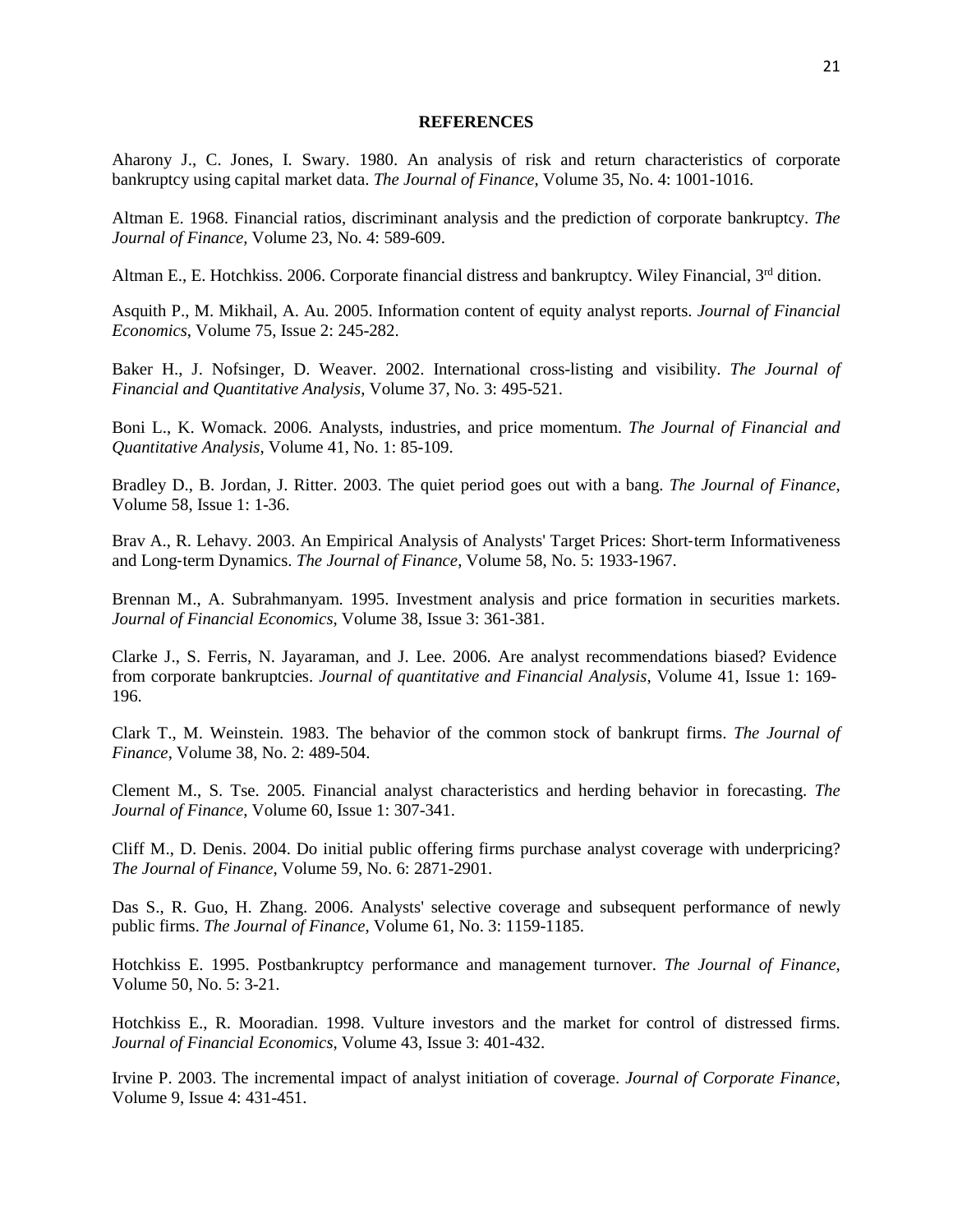Jones S., D. Johnstone. 2012. Analyst recommendations, earnings forecasts and corporate bankruptcy: recent evidence. *Journal of Behavioral Finance*, Volume 13, Issue 4: 281-298.

Krigman L., W. Shaw, K. Womack. 2001. [Why do firms switch underwriters?](http://www.sciencedirect.com/science/article/pii/S0304405X01000459) *Journal of Financial Economics*, Volume 60, Issue 2-3: 245-284.

McNichols M., P. O'Brien. 1997. [Self-selection and analyst coverage.](http://www.jstor.org/stable/10.2307/2491460) *Journal of Accounting Research*, Volume 35: 167-199.

Michaely R., K.L. Womack. 1999. [Conflict of interest and the credibility of underwriter analyst](http://rfs.oxfordjournals.org/content/12/4/653.short)  [recommendations.](http://rfs.oxfordjournals.org/content/12/4/653.short) *The Review of Financial Studies*, [Volume 12, Issue 4:](http://rfs.oxfordjournals.org/content/12/4.toc) 653-686.

Mola S., P. Rau, A. Khorana. 2010. [Is There Life after Loss of Analyst Coverage.](http://papers.ssrn.com/sol3/papers.cfm?abstract_id=1573309) Working paper.

Peixinho R., R. Taffler. 2014. Do analysts know but not tell? The case of going-concern opinions. Working paper.

Rajan R., H. Servaes. 1997. [Analyst following of initial public offerings.](http://www.jstor.org/stable/10.2307/2329488) *The Journal of Finance*, Volume 52, No. 2: 507-529.

Trueman B. 1994. Analyst forecasts and herding behavior. *Review of Financial Studies*, Volume 7, Issue 1: 97-124.

Weiss L., K. Wruck. 1998. [Information problems, conflicts of interest, and](http://www.sciencedirect.com/science/article/pii/S0304405X9800004X) asset stripping: Chapter 11's [failure in the case of Eastern Airlines.](http://www.sciencedirect.com/science/article/pii/S0304405X9800004X) *Journal of Financial Economics*, Volume 48, Issue 1: 55-97.

Womack K. 1996. [Do brokerage analysts' recommendations have investment value?](http://www.jstor.org/stable/10.2307/2329305) *The Journal of Finance*, Volume 51, No. 1: 137-167.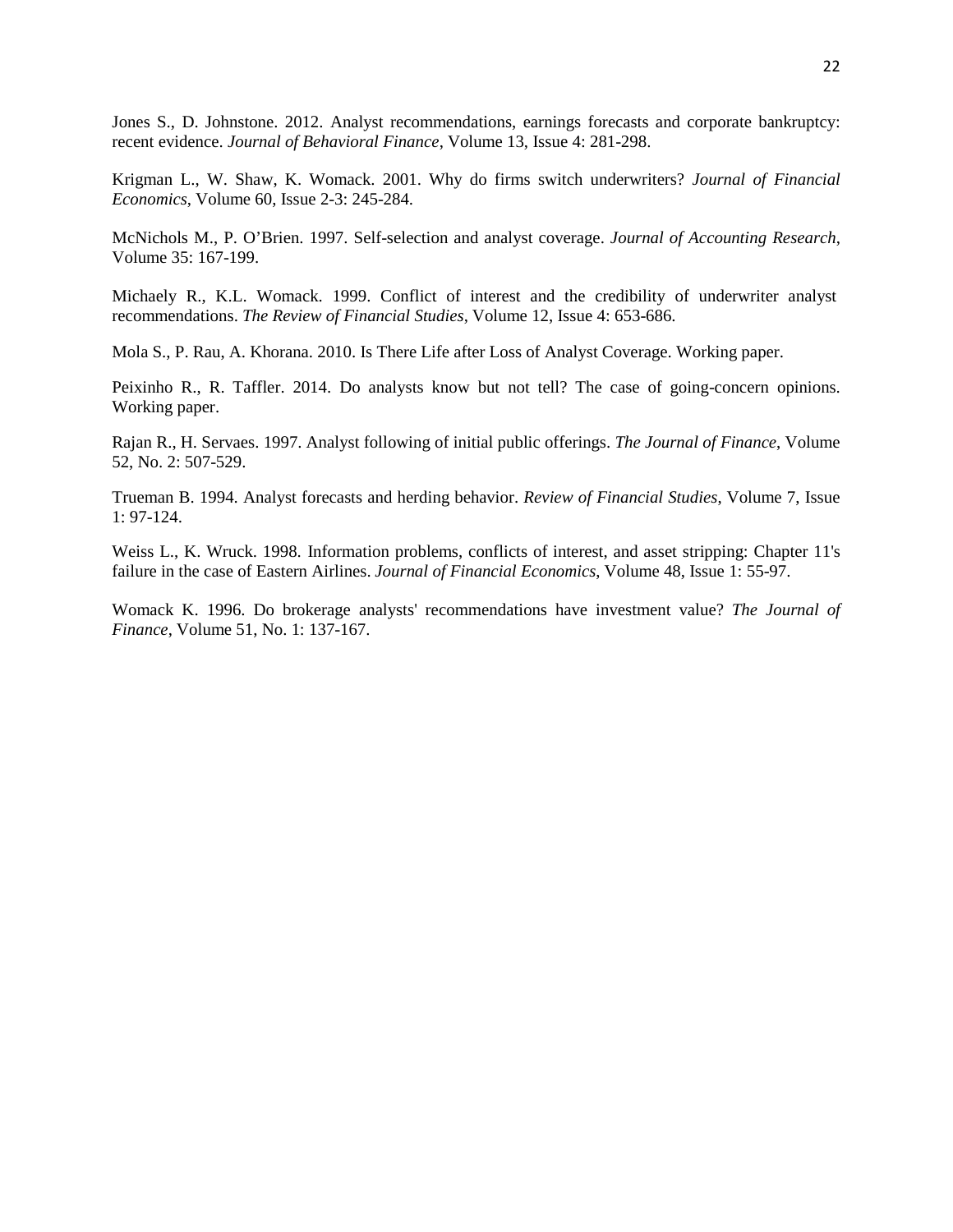| Year      | No. of Ch<br>11 Filings | Percent | Mean<br>Duration | Median<br>Duration | Frequency<br>of<br>Percent<br>Emergence |       |              | Total Assets (in mill.)<br>1 yr. prior to filing Chapter 11 |        |           |
|-----------|-------------------------|---------|------------------|--------------------|-----------------------------------------|-------|--------------|-------------------------------------------------------------|--------|-----------|
|           |                         |         | (in days)        | (in days)          | from Ch 11                              |       | No. of Firms | Mean                                                        | Median | Std Dev   |
| 1993      | 22                      | 1.2     | 454              | 404                | $\overline{2}$                          | 0.11  | 21           | 313.03                                                      | 125.79 | 422.01    |
| 1994      | 49                      | 2.68    | 483              | 389                | 28                                      | 1.53  | 42           | 176.89                                                      | 66.60  | 261.71    |
| 1995      | 52                      | 2.84    | 556              | 482                | 34                                      | 1.86  | 49           | 436.51                                                      | 169.84 | 833.82    |
| 1996      | 53                      | 2.89    | 441              | 344                | 46                                      | 2.51  | 46           | 274.35                                                      | 164.10 | 292.09    |
| 1997      | 47                      | 2.57    | 526              | 364                | 54                                      | 2.95  | 44           | 337.16                                                      | 113.10 | 775.02    |
| 1998      | 72                      | 3.93    | 552              | 351                | 47                                      | 2.57  | 56           | 540.72                                                      | 238.50 | 1,186.77  |
| 1999      | 114                     | 6.23    | 474              | 376                | 76                                      | 4.15  | 96           | 582.36                                                      | 166.05 | 1,087.44  |
| 2000      | 156                     | 8.52    | 551              | 440                | 110                                     | 6.01  | 118          | 700.93                                                      | 289.95 | 1,105.28  |
| 2001      | 249                     | 13.6    | 522              | 427                | 122                                     | 6.66  | 126          | 1,558.45                                                    | 316.67 | 4,561.83  |
| 2002      | 218                     | 11.91   | 455              | 360                | 226                                     | 12.34 | 158          | 2,387.81                                                    | 322.76 | 9,665.54  |
| 2003      | 158                     | 8.63    | 444              | 357                | 225                                     | 12.29 | 118          | 901.70                                                      | 200.71 | 2,473.75  |
| 2004      | 81                      | 4.42    | 393              | 317                | 167                                     | 9.12  | 69           | 717.71                                                      | 286.50 | 2,078.83  |
| 2005      | 78                      | 4.26    | 416              | 363                | 101                                     | 5.52  | 60           | 2,261.64                                                    | 148.75 | 6,121.49  |
| 2006      | 54                      | 2.95    | 311              | 286                | 88                                      | 4.81  | 43           | 598.14                                                      | 194.96 | 1,508.77  |
| 2007      | 58                      | 3.17    | 401              | 358                | 70                                      | 3.82  | 42           | 1,254.86                                                    | 62.21  | 4,014.16  |
| 2008      | 115                     | 6.28    | 384              | 358                | 70                                      | 3.82  | 72           | 7,895.27                                                    | 179.43 | 59,267.13 |
| 2009      | 171                     | 9.34    | 316              | 272                | 139                                     | 7.59  | 139          | 3,749.37                                                    | 452.12 | 15,250.31 |
| 2010      | 70                      | 3.82    | 214              | 161                | 151                                     | 8.25  | 51           | 819.82                                                      | 205.00 | 1,786.10  |
| 2011      | 14                      | 0.76    | 144              | 126                | 75                                      | 4.1   | 12           | 443.78                                                      | 391.15 | 448.06    |
| All Years | 1,831                   | 100     | 442              | 352                | 1,831                                   | 100   | 1362         | 1,697.64                                                    | 218.87 | 15,036.25 |

**Table 1 Firms Filing for and Emerging from Chapter 11 during Period Oct 1993-Dec 2011, Categorized by Year**

The table presents number of firms filing Chapter 11 and emerging from the bankruptcy proceedings annually between October 1993 and December 2011.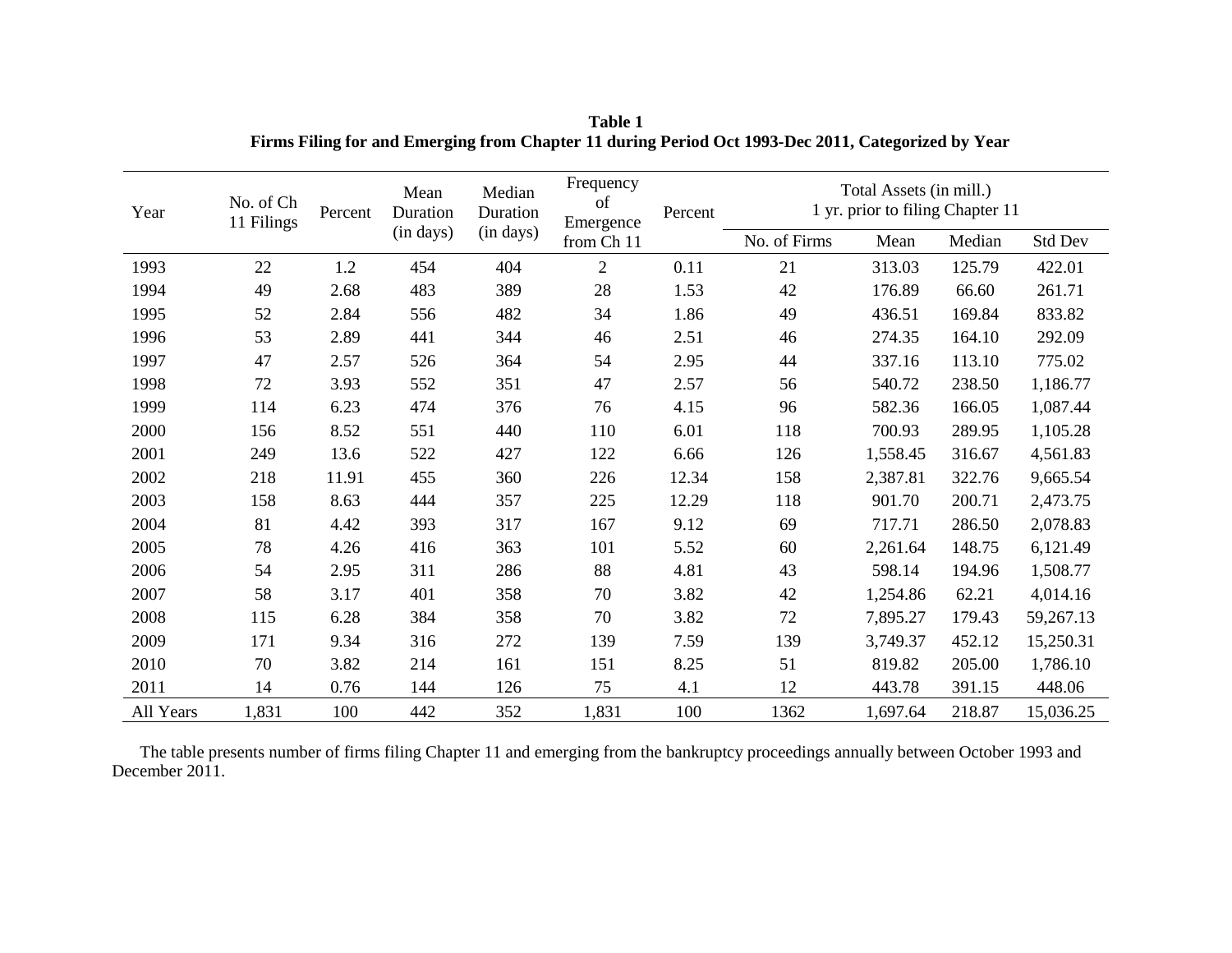|                                                                                           | No. of Firms | Mean           | Median         | Minimum      | Maximum |
|-------------------------------------------------------------------------------------------|--------------|----------------|----------------|--------------|---------|
| Length of time in bankruptcy - all firms (in days)                                        | 433          | 482            | 383            | 29           | 2,994   |
| Length of time in bankruptcy for firms with coverage during reorganization (in days)      | 96           | 584            | 516            | 42           | 1,955   |
| Length of time in bankruptcy for firms with ratings in "Buy-Hold" category (in days)      | 299          | 494            | 382            | 38           | 2,994   |
| Length of time between last rating and date of filing for firms without coverage during   |              |                |                |              |         |
| bankruptcy (in days)                                                                      | 337          | 168            | 167            | $\mathbf{1}$ | 365     |
| Number of analysts providing coverage - all firms                                         | 433          | 4              | 2              | 1            | 32      |
| Number of analysts providing coverage during reorganization                               | 96           | $\overline{2}$ |                | $\mathbf{1}$ | 22      |
| Number of analysts providing coverage to firms with ratings in "Buy-Hold" category        | 299          | 4              | $\overline{2}$ | $\mathbf{1}$ | 32      |
| Liability subject to Chapter 11, year prior (in mill.)                                    | 341          | 2,008          | 201            | 0.01         | 185,977 |
| Liability subject to Chapter 11 for firms with ratings in "Buy-Hold" category, year prior |              |                |                |              |         |
| $(in \text{ mill.})$                                                                      | 53           | 1,569          | 331            | 0.10         | 27,358  |

**Table 2 Summary Statistics for firms with analyst coverage within one year of filing Chapter 11**

The table provides descriptive information about firms that had analyst coverage within one year of filing for bankruptcy and while in reorganization. Length of time in bankruptcy is defined as the difference between date of reorganization and date of filing. This information is presented separately for the firms receiving coverage during reorganization and those with stronger ratings during the time period of one year before filing and emerging from bankruptcy.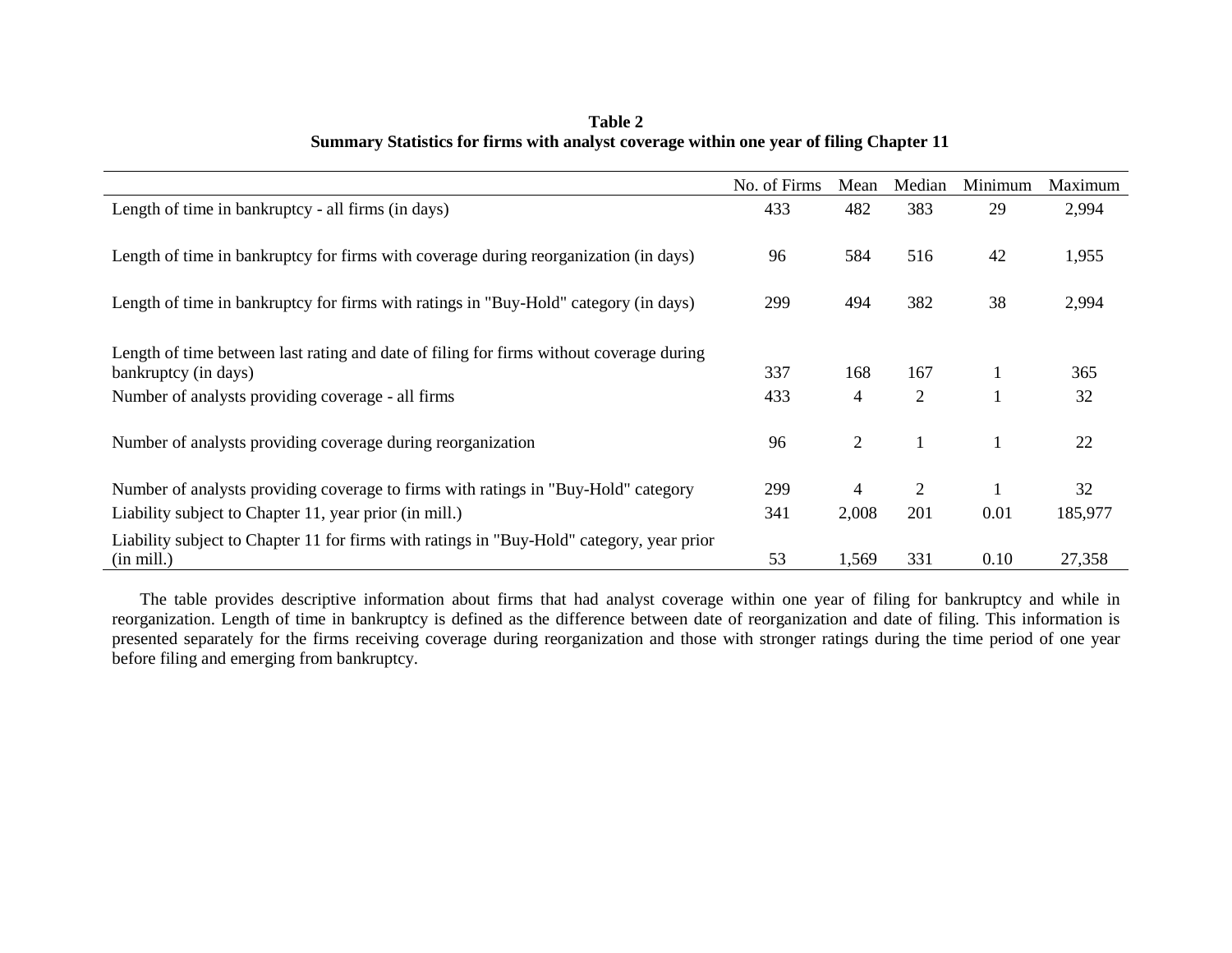## **Table 3 Analyst Ratings and Coverage Frequency**

| Panel A: Ratings of all Firms in the Sample |  |  |  |  |
|---------------------------------------------|--|--|--|--|
|                                             |  |  |  |  |

|             |                      |                                      |           | Ratings    |                  |         |  |
|-------------|----------------------|--------------------------------------|-----------|------------|------------------|---------|--|
| No. ratings | Average ratings      | (Strong Buy)                         | $2$ (Buy) | $3$ (Hold) | 4 (Underperform) | 5(Sell) |  |
| 2754        | 2.9227               | 317                                  | 490       | 1316       | 351              | 280     |  |
|             |                      | Number of Analyst Ratings for a Firm |           |            |                  |         |  |
| No. firms   | Average No. analysts |                                      |           |            |                  |         |  |
| 433         | 4                    | 160                                  |           |            | 29               | 16      |  |

## *Panel B*: Ratings of Firms Receiving Coverage Before Reorganization

|             |                      |                                      |           | Ratings    |                  |                  |  |
|-------------|----------------------|--------------------------------------|-----------|------------|------------------|------------------|--|
| No. ratings | Average ratings      | (Strong Buy)                         | $2$ (Buy) | $3$ (Hold) | 4 (Underperform) | $5$ (Sell)       |  |
| 2464        | 2.8994               | 281                                  | 450       | 1206       | 290              | 237              |  |
|             |                      | Number of Analyst Ratings for a Firm |           |            |                  |                  |  |
| No. firms   | Average No. analysts |                                      |           |            |                  | $.$ <sup>+</sup> |  |
| 427         | 4                    | 161                                  | 83        | 44         | 29               | 10               |  |

*Panel C*: Ratings of Firms Receiving Coverage During Reorganization

|             |                      |                                      |           | Ratings    |                  |            |  |
|-------------|----------------------|--------------------------------------|-----------|------------|------------------|------------|--|
| No. ratings | Average ratings      | l (Strong Buy)                       | $2$ (Buy) | $3$ (Hold) | 4 (Underperform) | $5$ (Sell) |  |
| 290         | 3.1207               | 36                                   | 40        | l 10       | <sub>0</sub>     | 43         |  |
|             |                      | Number of Analyst Ratings for a Firm |           |            |                  |            |  |
| No. firms   | Average No. analysts |                                      |           |            |                  |            |  |
| 96          |                      |                                      | 20        |            |                  |            |  |

Table 3 summarizes analyst ratings and coverage frequency for the firms in the sample. We subdivide the table into three panels. Panel A presents ratings and frequency for the entire sample of 433 firms that receive coverage between one year prior to petitioning for reorganization and emerging from bankruptcy. In Panel B we summarize statistics on analyst ratings and coverage frequency for the firms receiving recommendations before filing Chapter 11. Panel C, we report the same statistics as in Panels A and B only for the firms that receive coverage during bankruptcy. We present average rating and average number of analysts per firm for each subsample in the table. We count and report number of firms in each rating strength category. We use the I/B/E/S rating scale to specify the categories, where 1= Strong Buy, 2= Buy, 3=Hold, 4= Underperform, and 5= Sell. Each panel also contains information on number of firms that receive ratings from 1, 2, 3, 4, and more than 5 analysts.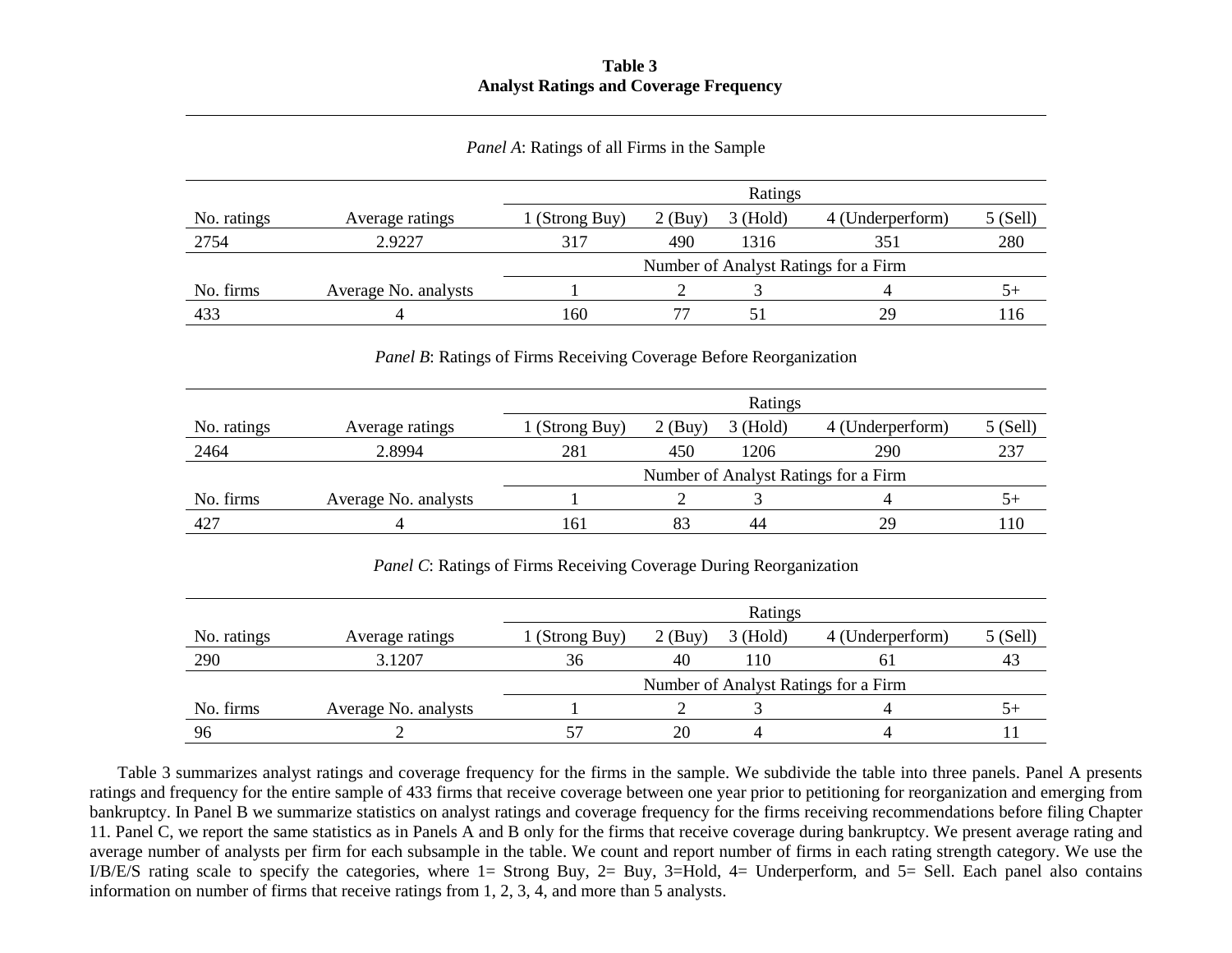| <i>Panel A:</i> Market Adjusted Returns (MARs) |                 |             |              |     |                   |  |  |
|------------------------------------------------|-----------------|-------------|--------------|-----|-------------------|--|--|
| Day                                            | Mean MAR $(\%)$ | t-statistic | p-statistics | N   | Positive/Negative |  |  |
| $-3$                                           | $-0.5516$       | $-0.82$     | 0.4140       | 206 | 0.8070            |  |  |
| $-2$                                           | $-1.4430$       | $-1.78$     | 0.0769       | 206 | 0.5725            |  |  |
| $-1$                                           | $-1.3241$       | $-1.60$     | 0.1103       | 206 | 0.6748            |  |  |
| $\theta$                                       | $-0.7555$       | $-0.82$     | 0.4140       | 206 | 1.0196            |  |  |
|                                                | 0.0416          | 0.06        | 0.9541       | 206 | 0.8230            |  |  |
| 2                                              | $-0.5234$       | $-0.89$     | 0.3769       | 206 | 0.8070            |  |  |
| 3                                              | $-0.9581$       | $-1.28$     | 0.2037       | 206 | 0.7025            |  |  |

**Table 4 Market Adjusted (MARs) and Cumulative Market Adjusted (CMARs) Returns for the Entire Sample around the period of upgrade**

*Panel B*: Cumulative Market Adjusted Returns (CMARs)

| Period     | Mean CMAR (%) | t-statistic | p-statistics | N   | Positive/Negative |
|------------|---------------|-------------|--------------|-----|-------------------|
| Day $-3$   | $-0.5516$     | $-0.82$     | 0.4140       | 206 | 0.8070            |
| $(-3,-2)$  | $-2.0522$     | $-1.76$     | 0.0807       | 206 | 0.6748            |
| $(-3,-1)$  | $-3.1020$     | $-1.99$     | 0.0476       | 206 | 0.5489            |
| $(-3,0)$   | $-3.8602$     | $-2.06$     | 0.0404       | 206 | 0.8727            |
| $(-3, +1)$ | $-3.8888$     | $-2.11$     | 0.0364       | 206 | 0.7913            |
| $(-3, +2)$ | $-4.3503$     | $-2.32$     | 0.0214       | 206 | 0.6885            |
| $(-3, +3)$ | $-5.3493$     | $-2.71$     | 0.0074       | 206 | 0.6885            |
| $(0, +3)$  | $-2.1953$     | $-1.64$     | 0.1036       | 206 | 0.8070            |
| $(-1,+1)$  | $-2.0380$     | $-1.54$     | 0.1260       | 206 | 0.8393            |
| $(+1,+3)$  | $-1.4398$     | $-1.29$     | 0.1971       | 206 | 0.8230            |

In this table we report mean market adjusted returns (MARs) and mean cumulative market adjusted returns (CMARs) around rating upgrades issued during the period of one year before firms file for and complete the reorganization. We use the NYSE/AMEX/Nasdaq value-weighted daily returns to adjust the stock returns for each upgrade in our sample. Day 0 here represents the day of the upgrade. In Panel A we present the average daily market adjusted returns for day -3 through day +3 and in Panel B we present cumulative market adjusted returns for various periods.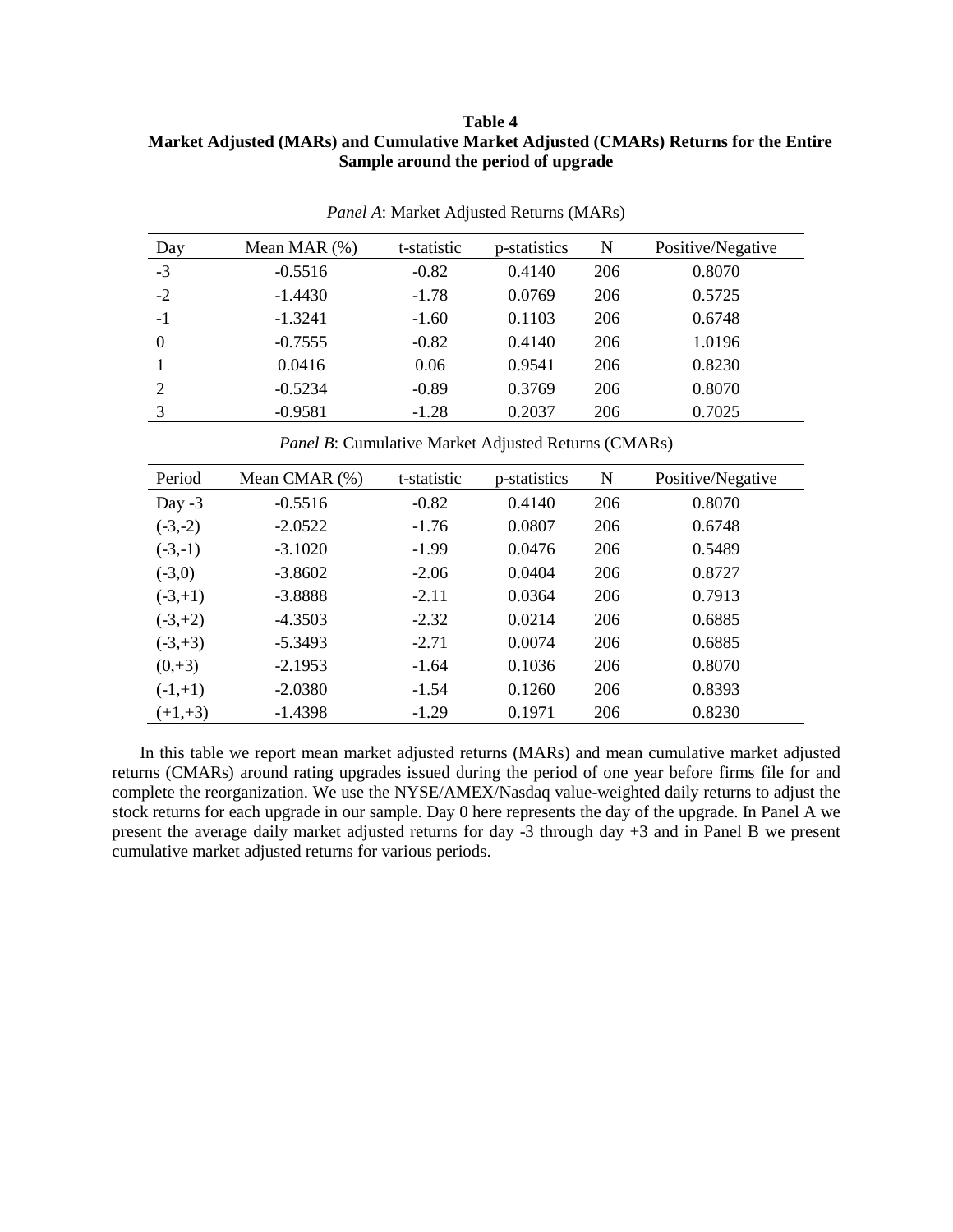**Figure 1 Cumulative market-adjusted returns for (-3,+5) day period**



Figure pictorially presents results reported in Table 4, Panel B. In addition, we separately present on the graph cumulative market adjusted returns for the firms that receive rating upgrades while in bankruptcy (labeled as "During\_Ch11") and those that receive them before the filing (labeled as "Pre\_Ch11). Number of days is presented on x-axis and CMAR percentages on y-axis. Day 0 here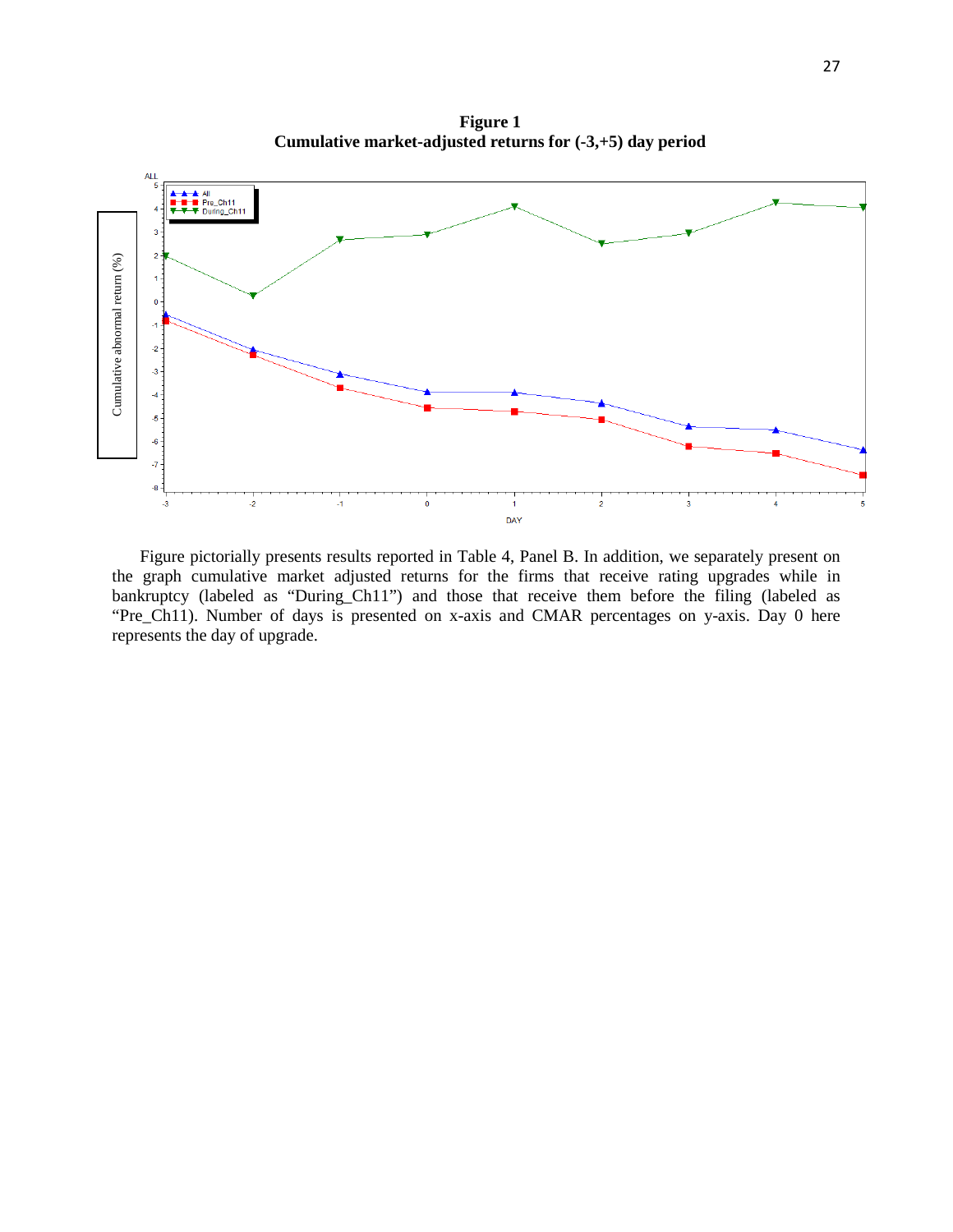**Table 5 Variable Definitions (measured as Q4 or change from Q1 to Q4)**

| Variable             | Description                                                                                      |
|----------------------|--------------------------------------------------------------------------------------------------|
| <b>LNAT/CHAT</b>     | Natural log of total assets/change                                                               |
| <b>DURING</b>        | Dummy variable coded as one if firms receive recommendations during bankruptcy                   |
|                      | proceedings, and zero otherwise                                                                  |
| <b>INDREC</b>        | Dummy variable to control for industry and recessionary periods coded as one if firms are in the |
|                      | high-tech industry and declared bankruptcy between 2000 and 2002 or if the firms are in the      |
|                      | financial industry and filed for Chapter 11 between 2008 and 2009                                |
| <b>ROA/CHROA</b>     | Return on assets/change                                                                          |
| WCAP/CHWCAP          | Working capital divided by assets/change                                                         |
| SALEAT/CHSALEAT      | Total asset turnover/change                                                                      |
| <b>REAST/CHREAST</b> | Retained earnings divided by assets/change                                                       |
| <b>DTA/CHDTA</b>     | Debt to total assets/change                                                                      |
| <b>CACL/CHCACL</b>   | Current ratio/change                                                                             |
| <b>CCASH/CHCCASH</b> | Cash debt coverage ratio/change                                                                  |
| <b>MSALE/CHMSALE</b> | Profit margin on sales/change                                                                    |
| <b>EPS/CHEPS</b>     | Earnings per share/change                                                                        |
| <b>ANALCT</b>        | Number of analysts providing coverage                                                            |
| <b>ADTR</b>          | Dummy variable coded as one if firm's auditor is a Big-Four firm, and zero otherwise             |
| <b>UP_DRNG</b>       | Dummy variable coded as one if rating upgrade took place while firm is in bankruptcy, and zero   |
|                      | otherwise                                                                                        |
| ANCT4G               | Dummy variable coded as one if four or more analysts are providing recommendations, and zero     |
|                      | otherwise                                                                                        |
| LENGTH_TO            | Number of days between recommendation upgrade and Chapter 11 filing (this value is 0 for         |
|                      | upgrades during bankruptcy)                                                                      |
| LENGTH_AFT           | Number of days between filing Chapter 11 and rating upgrade for firms receiving improved         |
|                      | rating while in bankruptcy (this value is 0 for upgrades before filing)                          |
| <b>SZUPGRD</b>       | Size of upgrade (computed as new rating less the most recent rating prior to the upgrade)        |
| <b>TMUPGRD</b>       | Number of days between last recommendation prior to the upgrade and the upgrade                  |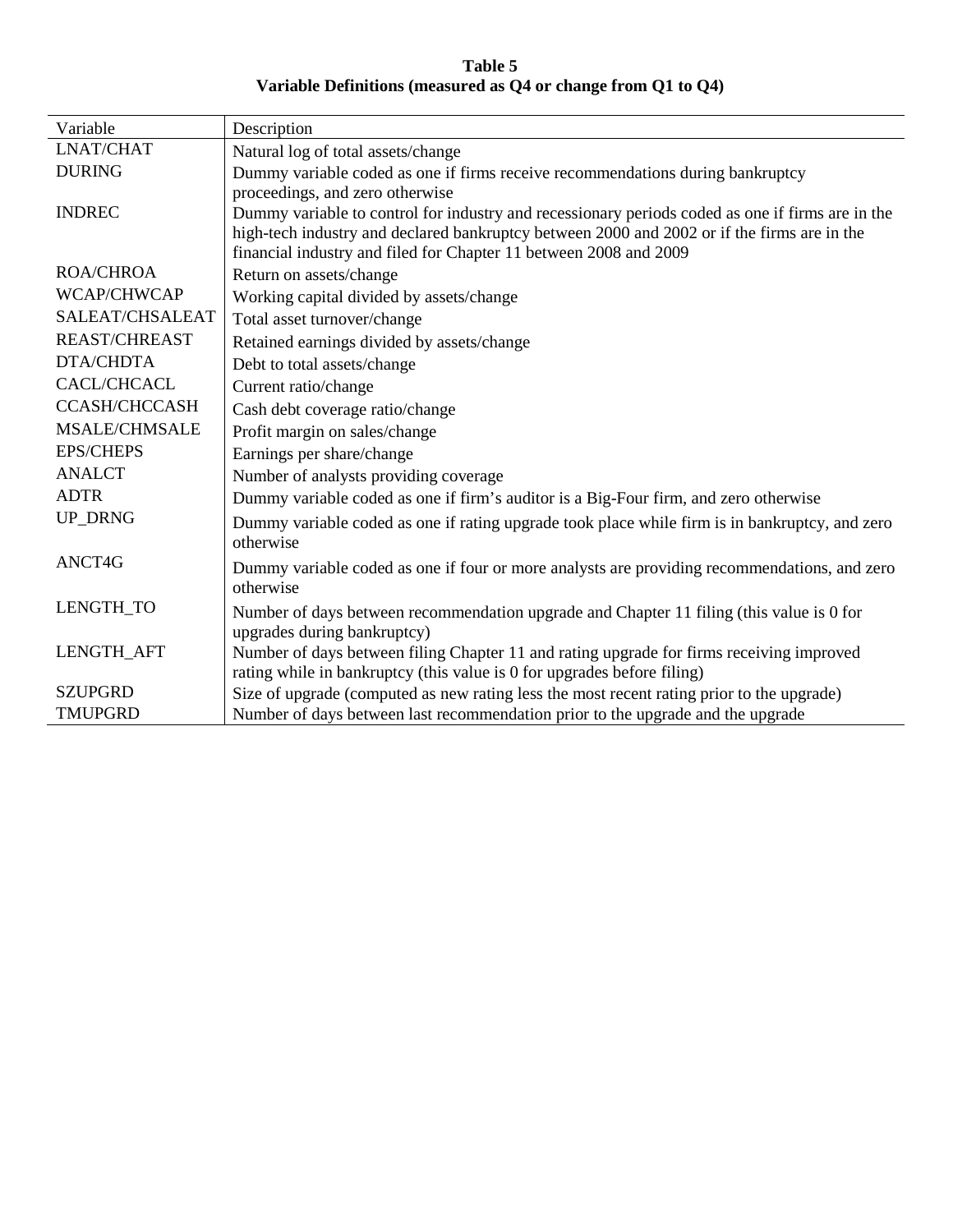| Variable         |              | Model Number   |                | Variable         | Model No.      |
|------------------|--------------|----------------|----------------|------------------|----------------|
|                  | $\mathbf{1}$ | $\overline{c}$ | $\overline{3}$ |                  | $\overline{4}$ |
|                  |              |                |                |                  |                |
| Intercept        | 2.170        | 2.473          | 1.929          | Intercept        | 1.097          |
|                  | (<.0001)     | (0.0002)       | (0.0182)       |                  | (<.0001)       |
| <b>LNAT</b>      | $-0.213$     | $-0.172$       | $-0.096$       | <b>CHAT</b>      | 0.385          |
|                  | (0.0060)     | (0.0718)       | (0.3920)       |                  | (0.3278)       |
| <b>DURING</b>    | $-0.408$     | $-0.553$       | $-0.745$       | <b>DURING</b>    | $-0.838$       |
|                  | (0.2139)     | (0.1069)       | (0.0404)       |                  | (0.0160)       |
| <b>INDREC</b>    | 0.789        | 0.930          | 0.797          | <b>INDREC</b>    | 0.988          |
|                  | (0.1066)     | (0.1503)       | (0.2289)       |                  | (0.1374)       |
| <b>ROA</b>       |              | $-0.184$       | $-0.660$       | <b>CHROA</b>     | $-0.738$       |
|                  |              | (0.5743)       | (0.2015)       |                  | (0.1596)       |
| <b>WCAP</b>      |              | 0.407          | 0.146          | <b>CHWCAP</b>    | 0.191          |
|                  |              | (0.0510)       | (0.7309)       |                  | (0.6271)       |
| <b>SALEAT</b>    |              | $-1.316$       | $-1.269$       | <b>CHSALEAT</b>  | $-2.165$       |
|                  |              | (0.0314)       | (0.0525)       |                  | (0.0756)       |
| <b>REAST</b>     |              | 0.014          | 0.008          | <b>CHREAST</b>   | $-0.280$       |
|                  |              | (0.4476)       | (0.6697)       |                  | (0.4991)       |
| <b>DTA</b>       |              |                | $-0.214$       | <b>CHDTA</b>     | $-1.055$       |
|                  |              |                | (0.5213)       |                  | (0.0866)       |
| <b>CACL</b>      |              |                | 0.279          | <b>CHCACL</b>    | 0.012          |
|                  |              |                | (0.1855)       |                  | (0.7920)       |
| <b>CCASH</b>     |              |                | 0.109          | <b>CHCCASH</b>   | 0.417          |
|                  |              |                | (0.7847)       |                  | (0.3405)       |
| <b>MSALE</b>     |              |                | 0.001          | <b>CHMSALE</b>   | $-0.023$       |
|                  |              |                | (0.1868)       |                  | (0.1158)       |
| <b>EPS</b>       |              |                | 0.034          | <b>CHEPS</b>     | 0.050          |
|                  |              |                | (0.1909)       |                  | (0.0415)       |
| <b>ANALCT</b>    | 0.065        |                |                |                  |                |
|                  | (0.0941)     |                |                |                  |                |
| <b>ADTR</b>      | $-0.214$     |                |                |                  |                |
|                  | (0.5893)     |                |                |                  |                |
|                  |              |                |                |                  |                |
| Likelihood Ratio | 14.038       | 22.701         | 31.706         | Likelihood Ratio | 31.689         |
|                  | (0.0154)     | (0.0019)       | (0.0015)       |                  | (0.0015)       |

**Table 6 Logistic Regressions for Distressed Firms**

Table reports results of four logistic model regressions. We determine mean rating for 325 firms and construct binary variable that equals unity if the firms' mean rating is 1, 2 or 3 (for Hold or better) and zero if it is 4 or 5 (Underperform or Sell). This binary variable is the dependent variable in the logistic model regressions. Our independent variables are described in Table 5. P-values are provided in parentheses below each coefficient.